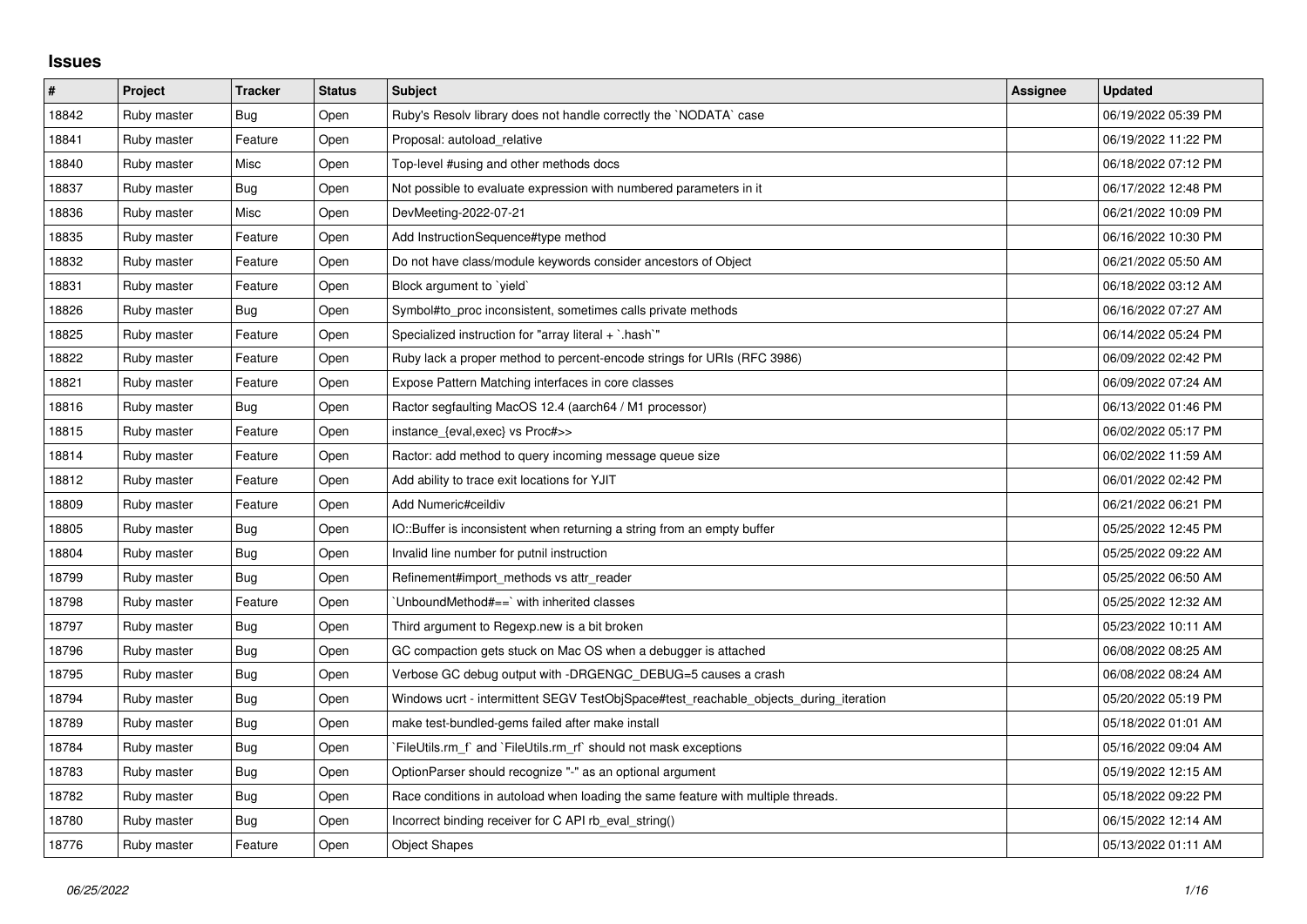| $\vert$ # | Project     | <b>Tracker</b> | <b>Status</b> | Subject                                                                                                            | <b>Assignee</b> | <b>Updated</b>      |
|-----------|-------------|----------------|---------------|--------------------------------------------------------------------------------------------------------------------|-----------------|---------------------|
| 18774     | Ruby master | Feature        | Open          | Add Queue#pop(timeout:)                                                                                            |                 | 05/20/2022 12:27 AM |
| 18770     | Ruby master | <b>Bug</b>     | Open          | Inconsistent behavior of IO/StringIO's each methods when called with nil as a separator, limit and chomp: true     |                 | 06/06/2022 05:38 PM |
| 18768     | Ruby master | <b>Bug</b>     | Open          | Inconsistent behavior of IO, StringIO and String each_line methods when return paragraph and chomp: true<br>passed |                 | 06/10/2022 03:46 PM |
| 18767     | Ruby master | Bug            | Open          | IO.foreach hangs up when passes limit=0                                                                            |                 | 06/18/2022 02:56 AM |
| 18764     | Ruby master | <b>Bug</b>     | Open          | Build Error when Using msys2-mingw64 and Ruby 3.2                                                                  |                 | 05/10/2022 06:48 AM |
| 18763     | Ruby master | <b>Bug</b>     | Open          | The configure option "--with-openssl-dir" has lower precedence than pkg-config                                     |                 | 05/11/2022 11:39 AM |
| 18762     | Ruby master | Feature        | Open          | Add an Array#undigits that compliments Integer#digits                                                              |                 | 05/03/2022 08:08 PM |
| 18760     | Ruby master | <b>Bug</b>     | Open          | Ractors vs "skynet" microbenchmark                                                                                 |                 | 05/02/2022 11:36 PM |
| 18759     | Ruby master | i Bug          | Open          | snapshot-ruby_2_7: test failure on macos-12                                                                        |                 | 04/28/2022 12:18 AM |
| 18758     | Ruby master | <b>Bug</b>     | Open          | Ruby fails to build on M1 Mac when x86 Homebrew is installed                                                       |                 | 04/28/2022 03:19 PM |
| 18757     | Ruby master | Feature        | Open          | Introduce %R percent literal for anchored regular expression patterns                                              |                 | 04/27/2022 05:30 PM |
| 18751     | Ruby master | <b>Bug</b>     | Open          | Regression on master for Method#== when comparing public with private method                                       |                 | 05/18/2022 01:27 AM |
| 18743     | Ruby master | Bug            | Open          | Enumerator#next / peek re-use each others stacktraces                                                              |                 | 04/19/2022 02:42 PM |
| 18740     | Ruby master | Bug            | Open          | Use of rightward assignment changes line number needed for line-targeted TracePoint                                |                 | 04/27/2022 09:56 AM |
| 18738     | Ruby master | <b>Bug</b>     | Open          | IRB can't recognize heredoc after words                                                                            |                 | 04/18/2022 12:00 AM |
| 18737     | Ruby master | <b>Bug</b>     | Open          | Windows 'require' is case independent                                                                              |                 | 04/22/2022 06:18 PM |
| 18736     | Ruby master | Feature        | Open          | self-p for method chain                                                                                            |                 | 04/15/2022 11:09 AM |
| 18733     | Ruby master | <b>Bug</b>     | Open          | Ruby GC problems cause performance issue with Ractor                                                               |                 | 04/15/2022 09:13 AM |
| 18731     | Ruby master | <b>Bug</b>     | Open          | Parallel test-all sometimes does not run at all some tests                                                         |                 | 04/23/2022 12:58 PM |
| 18725     | Ruby master | Misc           | Open          | IO#write and IO#wait_writable block for write pipe if read pipe is closed in other thread on OpenBSD               |                 | 04/13/2022 11:20 PM |
| 18690     | Ruby master | Feature        | Open          | Allow `Kernel#then` to take arguments                                                                              |                 | 05/10/2022 06:16 PM |
| 18686     | Ruby master | <b>Bug</b>     | Open          | Regexp supporting unexpected age properties in Ruby < 3.2                                                          |                 | 04/08/2022 06:52 PM |
| 18685     | Ruby master | Feature        | Open          | Enumerator.product: Cartesian product of enumerables                                                               |                 | 04/26/2022 07:02 AM |
| 18683     | Ruby master | Feature        | Open          | Allow to create hashes with a specific capacity.                                                                   |                 | 04/22/2022 02:34 PM |
| 18678     | Ruby master | <b>Bug</b>     | Open          | Crash on Mac - vm_call0_cfunc_with_frame                                                                           |                 | 05/26/2022 05:40 PM |
| 18675     | Ruby master | Feature        | Open          | Add new exception class for resolv timeouts                                                                        |                 | 04/01/2022 11:22 PM |
| 18674     | Ruby master | <b>Bug</b>     | Open          | Build failure `make up` with WSL2                                                                                  |                 | 04/01/2022 08:51 AM |
| 18668     | Ruby master | Feature        | Open          | Merge `io-nonblock` gems into core                                                                                 |                 | 04/21/2022 10:02 AM |
| 18661     | Ruby master | <b>Bug</b>     | Open          | Net::HTTP behavior changed between 2.6 and 3.1 on windows.                                                         |                 | 03/25/2022 01:57 PM |
| 18659     | Ruby master | Feature        | Open          | Create a Binding at the time of an exception and make it available to Rescue                                       |                 | 03/25/2022 10:55 AM |
| 18657     | Ruby master | <b>Bug</b>     | Open          | IRB raises exception when stdout is a pipe                                                                         |                 | 06/08/2022 03:34 PM |
| 18655     | Ruby master | Feature        | Open          | Copy `IO#wait_readable`, `IO#wait_writable`, `IO#wait_priority` and `IO#wait` into core.                           |                 | 06/22/2022 04:49 AM |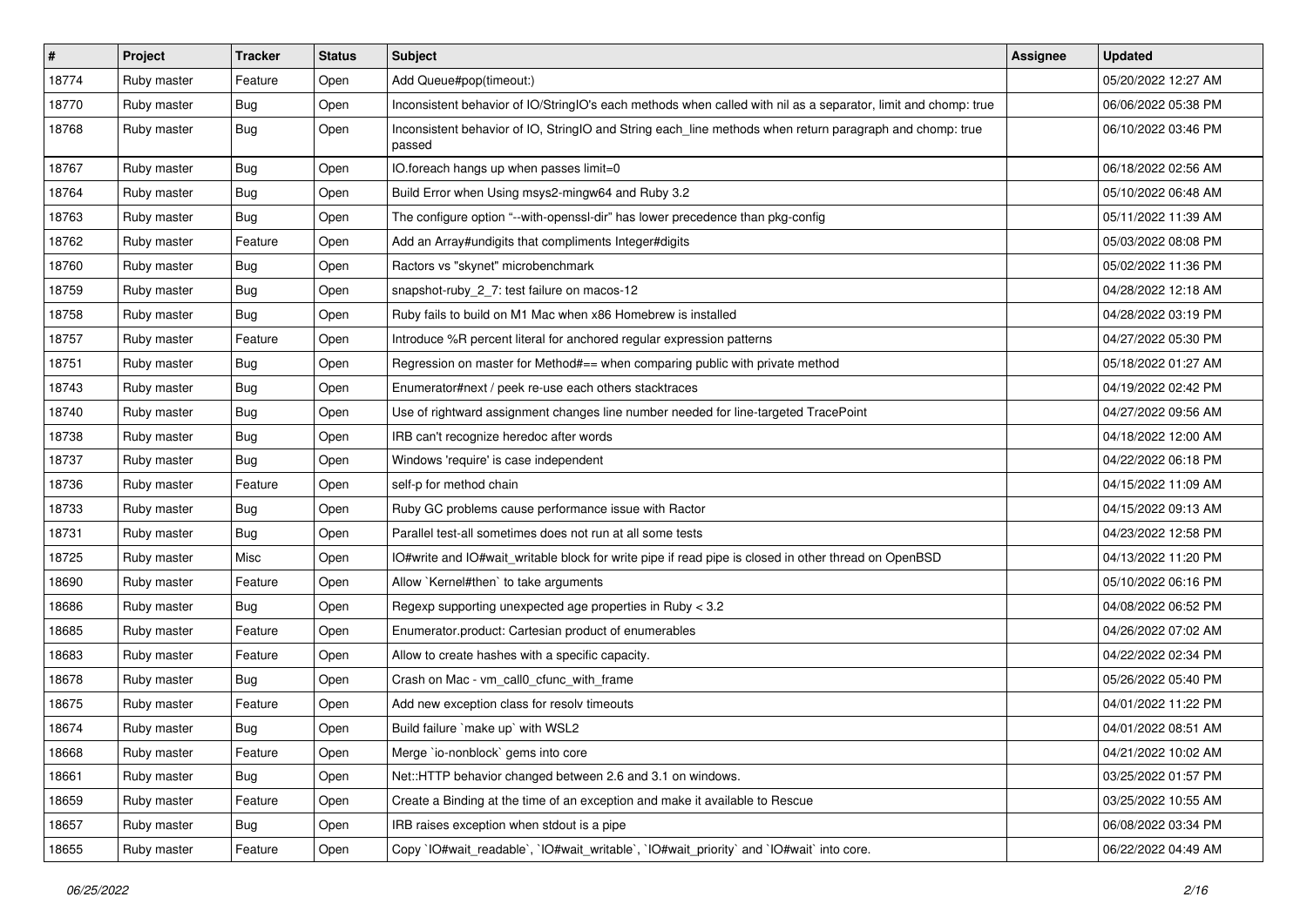| #     | Project     | <b>Tracker</b> | <b>Status</b> | <b>Subject</b>                                                                                              | Assignee | <b>Updated</b>      |
|-------|-------------|----------------|---------------|-------------------------------------------------------------------------------------------------------------|----------|---------------------|
| 18647 | Ruby master | Feature        | Open          | Non-recursive option for iseq-targeted Tracepoints in ruby 2.6+                                             |          | 03/18/2022 09:41 AM |
| 18644 | Ruby master | Feature        | Open          | Coerce anything callable to a Proc                                                                          |          | 06/18/2022 05:28 PM |
| 18642 | Ruby master | Feature        | Open          | Named ripper fields                                                                                         |          | 05/12/2022 01:37 PM |
| 18640 | Ruby master | Feature        | Open          | default empty string argument for `String#sub` and `String#sub!`, e.g. `"hello".sub("I")`                   |          | 03/19/2022 02:33 AM |
| 18630 | Ruby master | Feature        | Open          | Introduce general `IO#timeout` and `IO#timeout=`for all (non-)blocking operations.                          |          | 04/21/2022 09:36 AM |
| 18622 | Ruby master | <b>Bug</b>     | Open          | const_get still looks in Object, while lexical constant lookup no longer does                               |          | 04/22/2022 11:26 AM |
| 18617 | Ruby master | Feature        | Open          | Allow multiples keys in Hash#[] acting like Hash#dig                                                        |          | 03/10/2022 01:36 PM |
| 18616 | Ruby master | Bug            | Open          | Error with clang(1) on MacOS due to _declspec()                                                             |          | 03/09/2022 10:50 AM |
| 18608 | Ruby master | Bug            | Open          | `require': cannot load such file -- ripper (LoadError) after `make distclean`                               |          | 05/27/2022 04:10 AM |
| 18605 | Ruby master | Bug            | Open          | Fails to run on (newer) 32bit Windows with ucrt                                                             |          | 04/01/2022 07:52 AM |
| 18603 | Ruby master | Feature        | Open          | Allow syntax like obj.method(arg)=value                                                                     |          | 02/27/2022 05:04 PM |
| 18597 | Ruby master | Feature        | Open          | Strings need a named method like `dup` that doesn't duplicate if receiver is mutable                        |          | 02/26/2022 11:56 PM |
| 18594 | Ruby master | Feature        | Open          | Add a #to_h method on URI::Generic                                                                          |          | 03/31/2022 01:18 PM |
| 18593 | Ruby master | Feature        | Open          | Add back URI.escape                                                                                         |          | 02/18/2022 07:45 PM |
| 18587 | Ruby master | Misc           | Open          | What was the reason behind Ruby choosing SipHash for Hash?                                                  |          | 02/17/2022 12:02 AM |
| 18583 | Ruby master | Feature        | Open          | Pattern-matching: API for custom unpacking strategies?                                                      |          | 03/17/2022 01:10 PM |
| 18580 | Ruby master | Bug            | Open          | Range#include? inconsistency for beginless String ranges                                                    |          | 03/09/2022 10:22 PM |
| 18576 | Ruby master | Feature        | Open          | Rename `ASCII-8BIT` encoding to `BINARY`                                                                    |          | 03/17/2022 03:06 PM |
| 18573 | Ruby master | Feature        | Open          | Object#pack1                                                                                                |          | 02/08/2022 08:51 AM |
| 18568 | Ruby master | Feature        | Open          | Explore lazy RubyGems boot to reduce need for --disable-gems                                                |          | 02/17/2022 07:15 AM |
| 18559 | Ruby master | Feature        | Open          | Allocation tracing: Objects created by the parser are attributed to Kernel.require                          |          | 01/31/2022 12:14 PM |
| 18554 | Ruby master | Feature        | Open          | Move unicode_normalize to a default gem                                                                     |          | 01/31/2022 05:51 PM |
| 18551 | Ruby master | Feature        | Open          | Make Range#reverse_each to raise an exception if endless                                                    |          | 01/28/2022 11:13 PM |
| 18518 | Ruby master | Bug            | Open          | NoMemoryError + [FATAL] failed to allocate memory for twice 1 << large                                      |          | 01/28/2022 01:40 PM |
| 18515 | Ruby master | Feature        | Open          | Add Range#reverse_each implementation for performance                                                       |          | 01/31/2022 02:23 AM |
| 18510 | Ruby master | Bug            | Open          | Unexpected waiting for console when starting ruby on windows                                                |          | 01/23/2022 02:53 PM |
| 18507 | Ruby master | Bug            | Open          | Incorrect target os detection in configure script                                                           |          | 01/25/2022 08:57 AM |
| 18506 | Ruby master | <b>Bug</b>     | Open          | make and make install rebuild items every time unnecessarily - sometimes causing races in parallel installs |          | 01/21/2022 01:46 PM |
| 18498 | Ruby master | Feature        | Open          | Introduce a public WeakKeysMap that compares by equality                                                    |          | 02/20/2022 04:06 PM |
| 18494 | Ruby master | Feature        | Open          | [RFC] ENV["RUBY_GC_"]= changes GC parameters dynamically                                                    |          | 01/17/2022 11:15 PM |
| 18492 | Ruby master | <b>Bug</b>     | Open          | `rb rescue2` inside `rb protect` segfaults on Windows                                                       |          | 01/14/2022 03:17 PM |
| 18478 | Ruby master | Feature        | Open          | Module#constant_pairs                                                                                       |          | 01/11/2022 07:55 PM |
| 18477 | Ruby master | Feature        | Open          | Float#sqrt and Integer#sqrt                                                                                 |          | 01/11/2022 07:34 PM |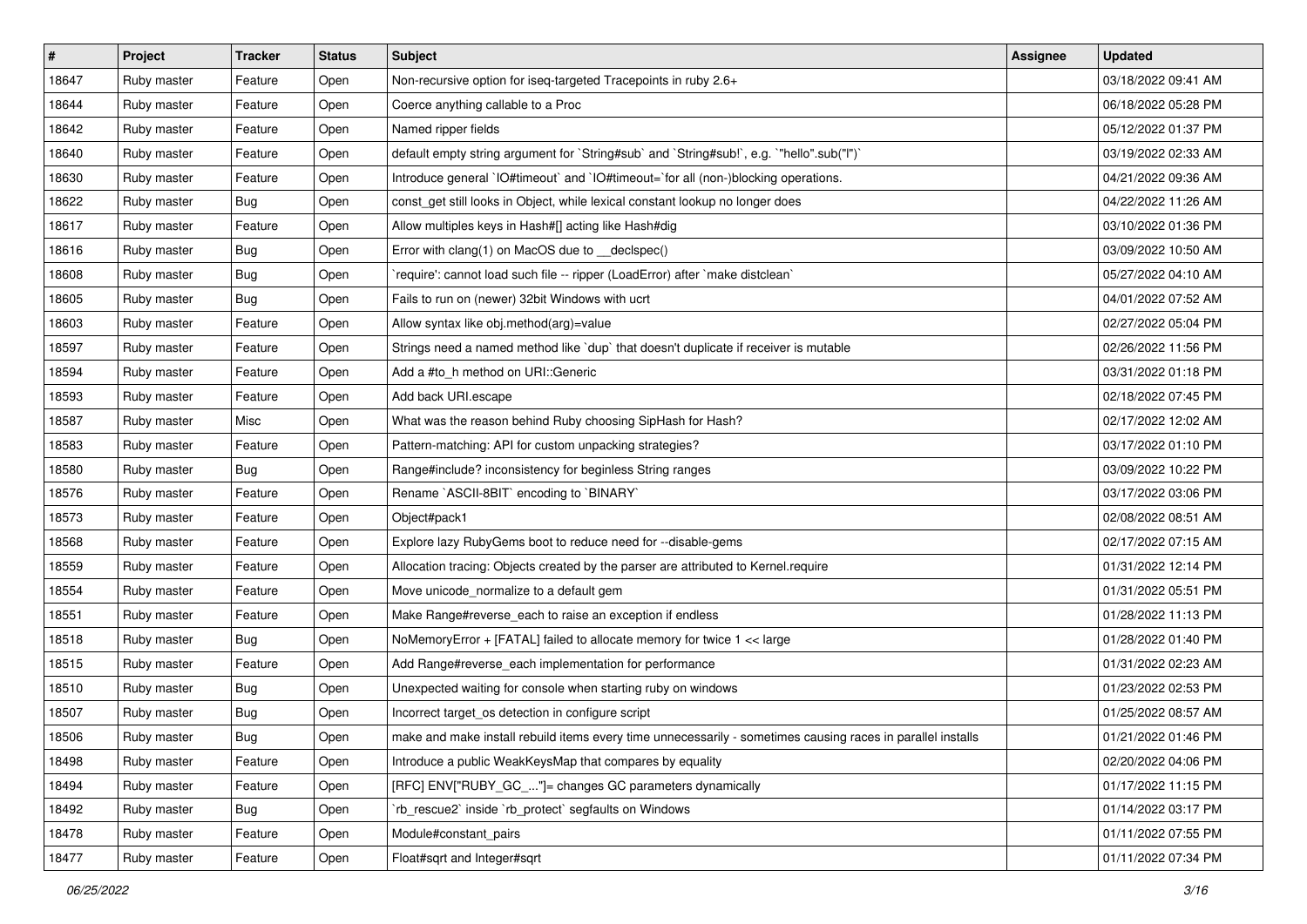| $\vert$ # | Project     | <b>Tracker</b> | <b>Status</b> | <b>Subject</b>                                                                                 | Assignee | <b>Updated</b>      |
|-----------|-------------|----------------|---------------|------------------------------------------------------------------------------------------------|----------|---------------------|
| 18476     | Ruby master | <b>Bug</b>     | Open          | Call to require stuck forever after receiving EAGAIN on writev when running with zeus          |          | 02/28/2022 02:55 PM |
| 18473     | Ruby master | <b>Bug</b>     | Open          | Raw data in Socket:: Option#inspect on Amazon Linux 2                                          |          | 01/11/2022 02:13 PM |
| 18472     | Ruby master | Bug            | Open          | rb_w32_map_errno is not found on Ruby-3.1.0                                                    |          | 01/13/2022 09:59 AM |
| 18463     | Ruby master | Feature        | Open          | Random number generation with xoshiro                                                          |          | 02/13/2022 09:12 AM |
| 18462     | Ruby master | Feature        | Open          | Proposal to merge WASI based WebAssembly support                                               |          | 03/24/2022 03:05 AM |
| 18457     | Ruby master | <b>Bug</b>     | Open          | ruby 2.7.5 fiddle/types.rb use uint32_t but fiddle/cparser.rb lacks uint32_t                   |          | 01/03/2022 01:00 PM |
| 18456     | Ruby master | Bug            | Open          | rdoc non-determinism: module includes can be added once or twice to generated .ri              |          | 01/01/2022 11:16 PM |
| 18455     | Ruby master | <b>Bug</b>     | Open          | IO#close` has poor performance and difficult to understand semantics.                          |          | 04/04/2022 02:02 AM |
| 18454     | Ruby master | Bug            | Open          | YJIT slowing down key Discourse benchmarks                                                     |          | 01/04/2022 08:45 AM |
| 18444     | Ruby master | <b>Bug</b>     | Open          | Trapped TSTP causes a locking deadlock in 3.0.3 onward                                         |          | 05/26/2022 10:29 PM |
| 18440     | Ruby master | Feature        | Open          | YJIT is enabled if any YJIT tuning options are set                                             |          | 12/30/2021 08:17 PM |
| 18438     | Ruby master | Feature        | Open          | Add `Exception#additional_message` to show additional error information                        |          | 02/07/2022 02:55 AM |
| 18435     | Ruby master | <b>Bug</b>     | Open          | Calling `protected` on ancestor method changes result of `instance_methods(false)`             |          | 06/09/2022 10:23 AM |
| 18429     | Ruby master | Bug            | Open          | Configure ruby-3.0.3 on Solaris 10 Unknown keyword 'URL' in './ruby.tmp.pc'                    |          | 01/18/2022 09:15 PM |
| 18423     | Ruby master | Feature        | Open          | Installing stable versions like 3.0.3 from source generates fatal error by make                |          | 12/23/2021 11:44 PM |
| 18420     | Ruby master | Misc           | Open          | Question about how to handle IO.pipe reader and writer when forking                            |          | 12/22/2021 12:04 AM |
| 18418     | Ruby master | Feature        | Open          | Add Net::HTTP#security_level=                                                                  |          | 12/19/2021 11:58 AM |
| 18413     | Ruby master | <b>Bug</b>     | Open          | Segfault in `ripper/lexer.rb`                                                                  |          | 12/17/2021 04:49 PM |
| 18412     | Ruby master | <b>Bug</b>     | Open          | Segfault in test_ractor.rb                                                                     |          | 12/17/2021 04:23 AM |
| 18411     | Ruby master | Feature        | Open          | Introduce `Fiber.blocking` for disabling scheduler.                                            |          | 12/23/2021 05:10 PM |
| 18410     | Ruby master | Feature        | Open          | Proposal to make inspect include underscores on numerics                                       |          | 12/16/2021 09:07 AM |
| 18404     | Ruby master | Misc           | Open          | 3.1 documentation problems tracking ticket                                                     |          | 12/24/2021 03:59 PM |
| 18402     | Ruby master | Feature        | Open          | Argument Labels                                                                                |          | 01/31/2022 06:14 PM |
| 18401     | Ruby master | Feature        | Open          | Rework `require_relative` to add the "current path" on `\$LOAD_PATH`                           |          | 12/09/2021 05:41 PM |
| 18396     | Ruby master | Bug            | Open          | An unexpected "hash value omission" syntax error when without parentheses call expr follows    |          | 03/29/2022 09:58 PM |
| 18395     | Ruby master | Feature        | Open          | Introduce Array#subtract! for performance                                                      |          | 12/08/2021 04:42 PM |
| 18393     | Ruby master | <b>Bug</b>     | Open          | TestReadline#test_interrupt_in_other_thread fails on armv7hl                                   |          | 12/07/2021 02:03 PM |
| 18384     | Ruby master | Feature        | Open          | Pattern Match Object                                                                           |          | 05/07/2022 06:01 PM |
| 18380     | Ruby master | Bug            | Open          | TestAddressResolve#test_socket_getnameinfo_domain_blocking test failures                       |          | 12/21/2021 04:22 PM |
| 18379     | Ruby master | <b>Bug</b>     | Open          | [CI] Windows mingw/ucrt - test-all timeout failures                                            |          | 12/02/2021 02:23 AM |
| 18376     | Ruby master | Feature        | Open          | Version comparison API                                                                         |          | 12/30/2021 10:33 AM |
| 18369     | Ruby master | Feature        | Open          | users.detect(:name, "Dorian") as shorthand for users.detect { $ user $ user.name == "Dorian" } |          | 12/03/2021 02:23 PM |
| 18368     | Ruby master | Feature        | Open          | Range#step semantics for non-Numeric ranges                                                    |          | 02/02/2022 03:42 PM |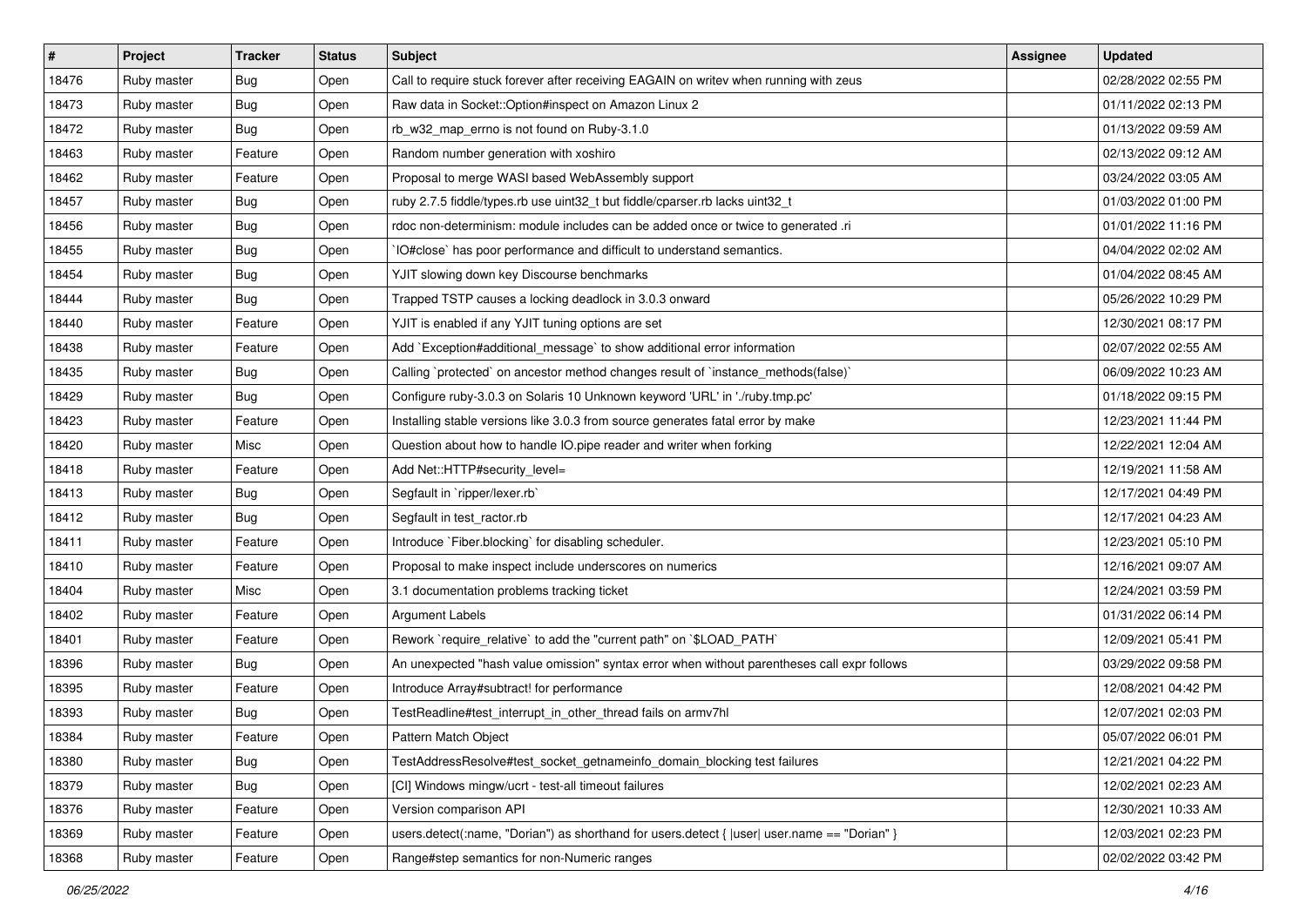| $\vert$ # | Project     | <b>Tracker</b> | <b>Status</b> | <b>Subject</b>                                                                                                                                                        | <b>Assignee</b> | <b>Updated</b>      |
|-----------|-------------|----------------|---------------|-----------------------------------------------------------------------------------------------------------------------------------------------------------------------|-----------------|---------------------|
| 18360     | Ruby master | Feature        | Open          | PrettyPrint enhancements                                                                                                                                              |                 | 11/24/2021 12:15 AM |
| 18359     | Ruby master | Bug            | Open          | [Windows MinGW] warning Please include winsock2.h before windows.h                                                                                                    |                 | 11/23/2021 05:07 PM |
| 18357     | Ruby master | Feature        | Open          | Proposal: stop raising when block passed to IO#each_* closes the IO                                                                                                   |                 | 11/22/2021 09:03 PM |
| 18352     | Ruby master | Misc           | Open          | What is the Hash#grep expected?                                                                                                                                       |                 | 11/28/2021 10:39 PM |
| 18338     | Ruby master | Bug            | Open          | Encoding.default_external = Encoding::UTF_16BE may add a wrongly-encoded string to<br>\$LOADED_FEATURES                                                               |                 | 11/15/2021 07:32 AM |
| 18334     | Ruby master | Feature        | Open          | ENV#to_h returns a new Hash object but Hash#to_h does not, which can cause inconsistencies                                                                            |                 | 11/17/2021 05:46 PM |
| 18332     | Ruby master | Feature        | Open          | a?b                                                                                                                                                                   |                 | 12/29/2021 04:38 AM |
| 18331     | Ruby master | Feature        | Open          | Kernel.#Time                                                                                                                                                          |                 | 11/13/2021 12:41 PM |
| 18296     | Ruby master | Feature        | Open          | Custom exception formatting should override `Exception#full_message`.                                                                                                 |                 | 12/15/2021 08:49 PM |
| 18291     | Ruby master | Feature        | Open          | When use $=\sim$ with named group, if regex is on the right side, variable not defined.                                                                               |                 | 11/06/2021 12:36 PM |
| 18286     | Ruby master | <b>Bug</b>     | Open          | Universal arm64/x86_84 binary built on an x86_64 machine segfaults/is killed on arm64                                                                                 |                 | 05/26/2022 09:45 PM |
| 18285     | Ruby master | Feature        | Open          | NoMethodError#message uses a lot of CPU/is really expensive to call                                                                                                   |                 | 01/30/2022 12:45 PM |
| 18281     | Ruby master | <b>Bug</b>     | Open          | Ruby 3.1.0: gem uninstall -alx fails to uninstall debug                                                                                                               |                 | 06/16/2022 01:08 AM |
| 18269     | Ruby master | Bug            | Open          | trace_opt_not and trace_opt_regexpmatch2 insns are indistinguishable                                                                                                  |                 | 11/12/2021 07:44 AM |
| 18265     | Ruby master | Feature        | Open          | Self-contained one-binary feature which discuss on ruby kaigi 2021 day 2, $\Box$ Ruby Committers vs the World /<br>CRuby Committers                                   |                 | 10/24/2021 04:11 PM |
| 18262     | Ruby master | Feature        | Open          | Enumerator::Lazy#partition                                                                                                                                            |                 | 11/20/2021 10:17 AM |
| 18259     | Ruby master | Feature        | Open          | Support quarter spec %q in Time#strftime                                                                                                                              |                 | 10/21/2021 12:15 PM |
| 18257     | Ruby master | <b>Bug</b>     | Open          | rb_mRubyVMFrozenCore is broken by GC run                                                                                                                              |                 | 02/10/2022 12:36 PM |
| 18256     | Ruby master | Feature        | Open          | Change the canonical name of Thread::Mutex, Thread::Queue, Thread::SizedQueue and<br>Thread::ConditionVariable to just Mutex, Queue, SizedQueue and ConditionVariable |                 | 10/20/2021 10:59 PM |
| 18255     | Ruby master | Bug            | Open          | ioctl zeroes the last buffer byte                                                                                                                                     |                 | 10/25/2021 08:13 AM |
| 18248     | Ruby master | Misc           | Open          | Add Feature Triaging Guide                                                                                                                                            |                 | 10/12/2021 03:21 PM |
| 18247     | Ruby master | <b>Bug</b>     | Open          | weird results for `Array#slice` or `Array#[]` with argument of type `Enumerator::ArithmeticSequence`                                                                  |                 | 03/30/2022 11:05 PM |
| 18242     | Ruby master | Feature        | Open          | Parser makes multiple assignment sad in confusing way                                                                                                                 |                 | 10/09/2021 07:58 AM |
| 18228     | Ruby master | Feature        | Open          | Add a 'timeout' option to 'IO.copy_stream'                                                                                                                            |                 | 10/01/2021 05:10 AM |
| 18186     | Ruby master | <b>Bug</b>     | Open          | SEGV with system command - MinGW?                                                                                                                                     |                 | 09/22/2021 03:20 PM |
| 18181     | Ruby master | Feature        | Open          | Introduce Enumerable#min_with_value, max_with_value, and minmax_with_value                                                                                            |                 | 01/25/2022 07:33 AM |
| 18179     | Ruby master | Feature        | Open          | Add Math methods to Numeric                                                                                                                                           |                 | 03/24/2022 02:54 PM |
| 18168     | Ruby master | Feature        | Open          | Add ActiveSupport deep transform values to Ruby                                                                                                                       |                 | 09/15/2021 05:29 AM |
| 18162     | Ruby master | Feature        | Open          | Shorthand method Proc#isolate to create isolated proc objects                                                                                                         |                 | 09/13/2021 02:33 AM |
| 18152     | Ruby master | Bug            | Open          | Fix theoretical bug with signals + qsort                                                                                                                              |                 | 09/08/2021 03:38 PM |
| 18151     | Ruby master | Feature        | Open          | Incorrect Resolv result when DNS server is unreachable                                                                                                                |                 | 09/18/2021 12:22 AM |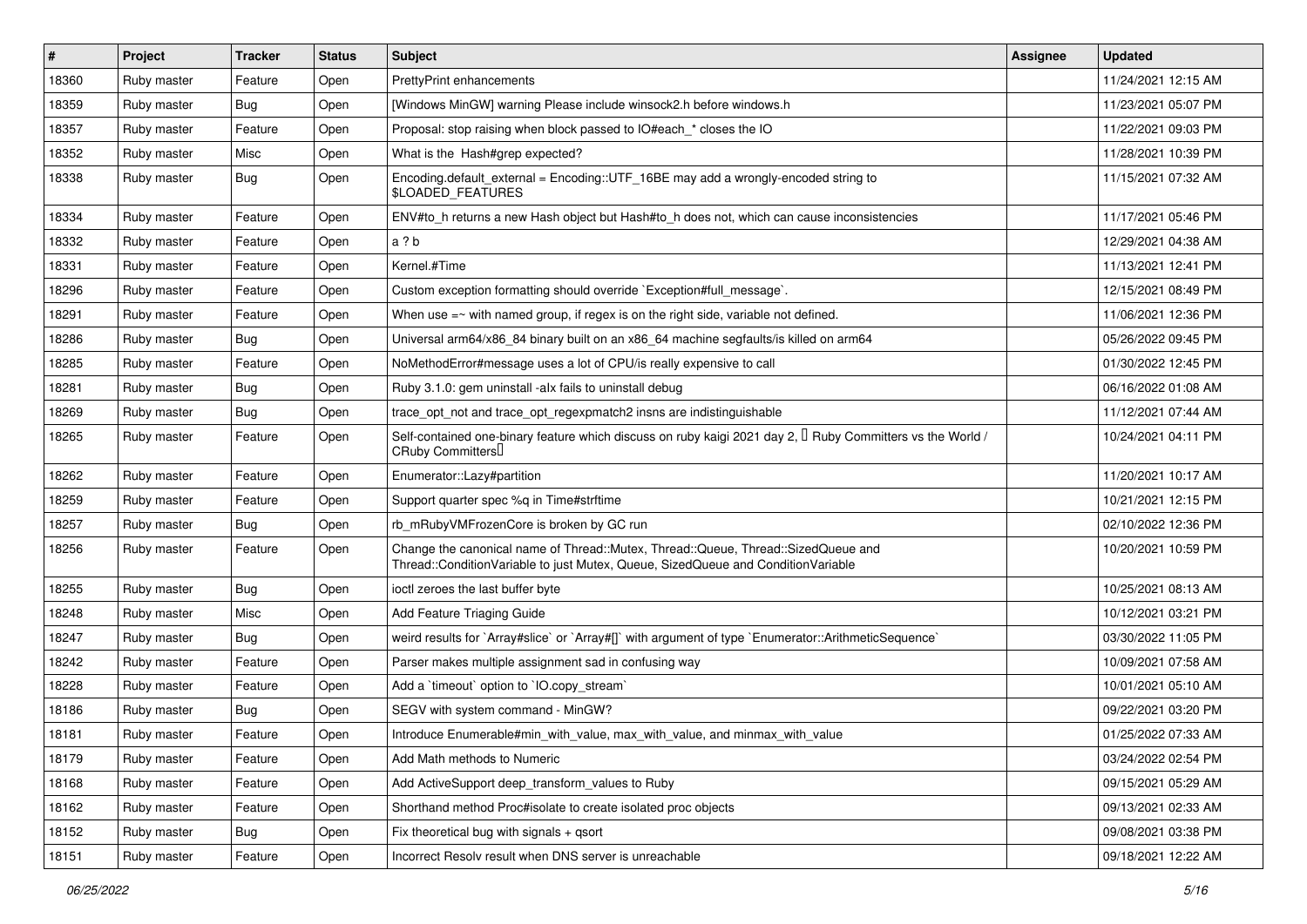| $\sharp$ | Project     | <b>Tracker</b> | <b>Status</b> | <b>Subject</b>                                                                                                             | Assignee | <b>Updated</b>      |
|----------|-------------|----------------|---------------|----------------------------------------------------------------------------------------------------------------------------|----------|---------------------|
| 18150    | Ruby master | Misc           | Open          | Proposal: Deprecate leading zero syntax to declare octals, since it's extremely confusing (and Python 3<br>removed it too) |          | 09/04/2021 03:21 AM |
| 18146    | Ruby master | Feature        | Open          | Add 'delete_prefix' and 'delete_suffix' to 'Pathname'                                                                      |          | 09/03/2021 04:59 AM |
| 18144    | Ruby master | <b>Bug</b>     | Open          | Timeout not working while regular expression match is running                                                              |          | 09/02/2021 07:08 AM |
| 18137    | Ruby master | Feature        | Open          | A new method to check Proc is isolated or not                                                                              |          | 10/27/2021 07:30 AM |
| 18136    | Ruby master | Feature        | Open          | take_while_after                                                                                                           |          | 01/28/2022 06:23 AM |
| 18135    | Ruby master | Feature        | Open          | Introduce Enumerable#detect_only                                                                                           |          | 09/02/2021 05:44 PM |
| 18132    | Ruby master | Bug            | Open          | TODO: fix ccan/list thread safety                                                                                          |          | 01/02/2022 08:22 AM |
| 18131    | Ruby master | <b>Bug</b>     | Open          | addr2line.c: Some inlined functions mistakenly shown                                                                       |          | 08/24/2021 07:59 PM |
| 18129    | Ruby master | Bug            | Open          | Ractor-incompatible global variables can be accessed through alias                                                         |          | 08/23/2021 10:08 PM |
| 18127    | Ruby master | Feature        | Open          | Ractor-local version of Singleton                                                                                          |          | 11/09/2021 02:45 PM |
| 18083    | Ruby master | Feature        | Open          | Capture error in ensure block.                                                                                             |          | 10/21/2021 01:00 PM |
| 18082    | Ruby master | Misc           | Open          | FileUtils.remove_entry_secure has inconsistent document                                                                    |          | 08/17/2021 04:26 PM |
| 18080    | Ruby master | <b>Bug</b>     | Open          | Syntax error on one-line pattern matching                                                                                  |          | 08/18/2021 12:38 AM |
| 18073    | Ruby master | Bug            | Open          | test/ruby/test_jit.rb: "error: invalid use of '__builtin_va_arg_pack ()" on Ruby 2.7.4 on gcc 4.8.5                        |          | 12/03/2021 03:04 PM |
| 18070    | Ruby master | Feature        | Open          | `attr` should be removed                                                                                                   |          | 08/09/2021 05:51 PM |
| 18069    | Ruby master | Feature        | Open          | 'instance_exec' is just ignored when the block is originally a method                                                      |          | 08/10/2021 05:33 AM |
| 18063    | Ruby master | Feature        | Open          | io_uring implementation                                                                                                    |          | 08/05/2021 10:02 AM |
| 18061    | Ruby master | <b>Bug</b>     | Open          | Execshield test: libruby.so.N.N.N: FAIL: property-note test because no .note.gnu.property section found                    |          | 06/22/2022 07:58 AM |
| 18057    | Ruby master | Feature        | Open          | Introduce Array#mean                                                                                                       |          | 08/02/2021 02:16 PM |
| 18055    | Ruby master | Feature        | Open          | Introduce                                                                                                                  |          | 07/30/2021 09:30 AM |
| 18035    | Ruby master | Feature        | Open          | Introduce general model/semantic for immutable by default.                                                                 |          | 11/09/2021 04:47 PM |
| 18033    | Ruby master | Feature        | Open          | Time.new to parse a string                                                                                                 |          | 12/07/2021 02:15 PM |
| 18013    | Ruby master | <b>Bug</b>     | Open          | Unexpected results when mxiing negated character classes and case-folding                                                  |          | 06/29/2021 12:05 PM |
| 18012    | Ruby master | Bug            | Open          | Case-insensitive character classes can only match multiple code points when top-level character class is not<br>negated    |          | 06/29/2021 08:35 AM |
| 18010    | Ruby master | <b>Bug</b>     | Open          | Character class with single character gets case-folded with following string                                               |          | 06/28/2021 09:30 AM |
| 18009    | Ruby master | <b>Bug</b>     | Open          | Regexps \w and \W with /i option and /u option produce inconsistent results under nested negation and<br>intersection      |          | 06/28/2021 09:09 AM |
| 18005    | Ruby master | Feature        | Open          | Enable non-blocking `binding.irb`.                                                                                         |          | 06/24/2021 07:20 PM |
| 18004    | Ruby master | Feature        | Open          | Add Async to the stdlib                                                                                                    |          | 11/26/2021 06:01 AM |
| 17999    | Ruby master | <b>Bug</b>     | Open          | TestMethod#test_zsuper intermittent timeout error on raspbian10-aarch64 CI                                                 |          | 06/18/2021 01:33 AM |
| 17994    | Ruby master | Feature        | Open          | Clarify `IO.read` behavior and add `File.read` method                                                                      |          | 07/16/2021 03:04 AM |
| 17990    | Ruby master | Bug            | Open          | Inconsistent behavior of Regexp quantifiers over characters with complex case foldings                                     |          | 06/15/2021 11:59 AM |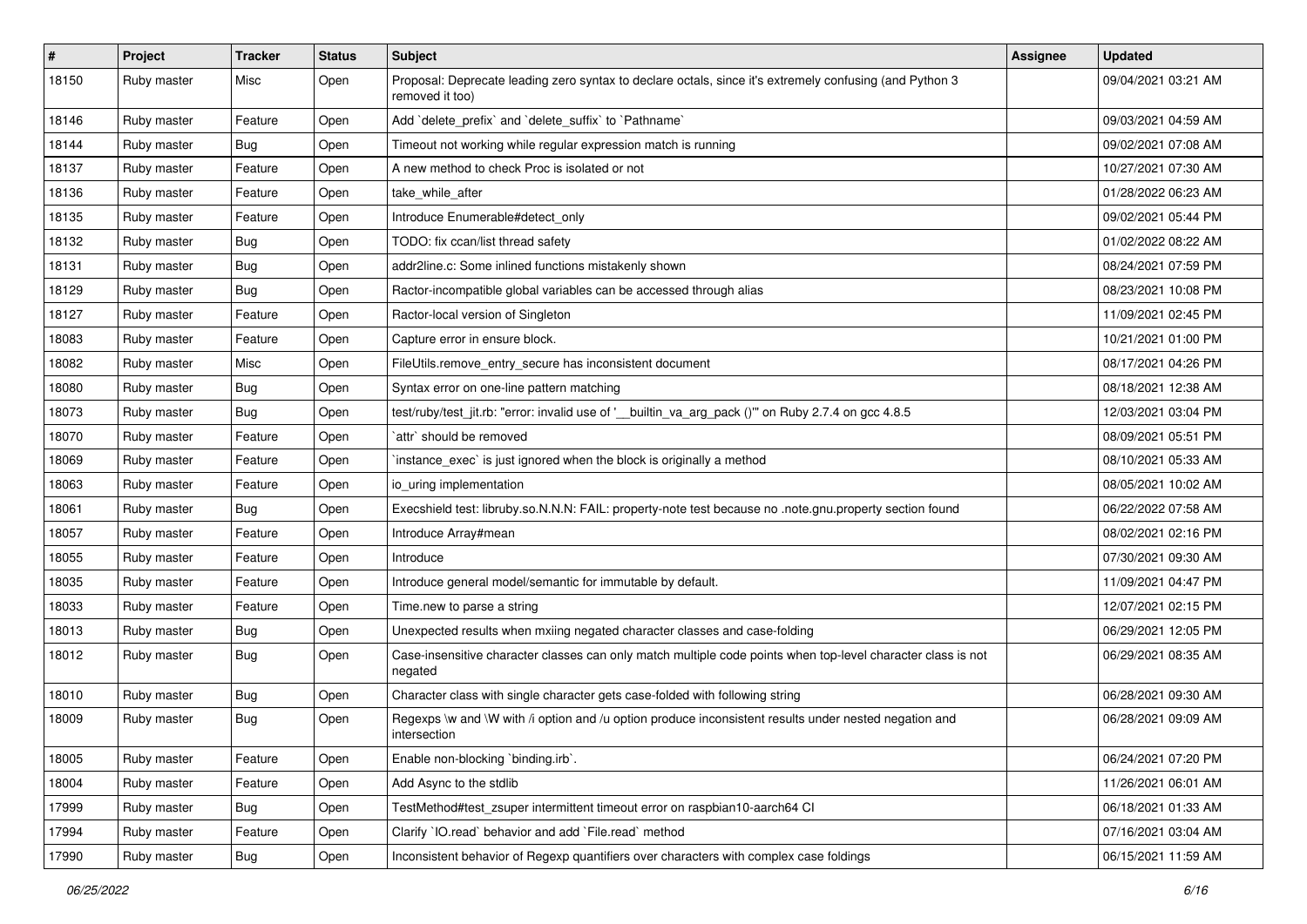| $\vert$ # | Project     | <b>Tracker</b> | <b>Status</b> | <b>Subject</b>                                                                                                                              | Assignee | <b>Updated</b>      |
|-----------|-------------|----------------|---------------|---------------------------------------------------------------------------------------------------------------------------------------------|----------|---------------------|
| 17989     | Ruby master | <b>Bug</b>     | Open          | Case insensitive Regexps do not handle characters with overlapping case foldings                                                            |          | 06/15/2021 11:43 AM |
| 17950     | Ruby master | Feature        | Open          | Unable to pattern-match against a String key                                                                                                |          | 06/15/2021 11:42 AM |
| 17944     | Ruby master | Feature        | Open          | Remove Socket.gethostbyaddr and Socket.gethostbyname                                                                                        |          | 06/10/2021 08:26 AM |
| 17942     | Ruby master | Feature        | Open          | Add a `initialize(public @a, private @b)` shortcut syntax for defining public/private accessors for instance vars<br>as part of constructor |          | 12/13/2021 12:43 AM |
| 17938     | Ruby master | Feature        | Open          | Keyword alternative for boolean positional arguments                                                                                        |          | 07/15/2021 06:46 AM |
| 17931     | Ruby master | <b>Bug</b>     | Open          | Compile fails setup option nodynamic                                                                                                        |          | 07/07/2021 08:51 AM |
| 17926     | Ruby master | <b>Bug</b>     | Open          | spec/ruby/core/file/atime_spec.rb: a random failing test on Travis ppc64le                                                                  |          | 06/02/2021 04:35 PM |
| 17925     | Ruby master | <b>Bug</b>     | Open          | Pattern matching syntax using semicolon one-line                                                                                            |          | 06/04/2021 03:08 PM |
| 17924     | Ruby master | Feature        | Open          | Range#infinite?                                                                                                                             |          | 07/08/2021 11:58 PM |
| 17878     | Ruby master | Bug            | Open          | bootstraptest/test_ractor.rb:224 a random failing test with "The outgoing-port is already closed<br>(Ractor::ClosedError)"                  |          | 09/13/2021 01:10 PM |
| 17859     | Ruby master | Feature        | Open          | Start IRB when running just `ruby`                                                                                                          |          | 05/14/2021 07:54 AM |
| 17856     | Ruby master | Feature        | Open          | ary.member? is slower than ary.include?                                                                                                     |          | 05/11/2021 10:12 AM |
| 17851     | Ruby master | Feature        | Open          | ruby extension for memoryview                                                                                                               |          | 05/05/2021 03:15 PM |
| 17844     | Ruby master | Feature        | Open          | Support list of methods to test with respond_to?                                                                                            |          | 05/06/2021 07:00 PM |
| 17834     | Ruby master | Feature        | Open          | Add a Bytes and BytesArray class that implement memoryview                                                                                  |          | 05/06/2021 02:22 PM |
| 17833     | Ruby master | Feature        | Open          | add IO.readinto(b) where b is a bytes like object that is you can get a memoryview from                                                     |          | 06/30/2021 02:36 PM |
| 17829     | Ruby master | Misc           | Open          | Clang/LLVM correctness of x64-mingw32 build (`shorten-64-to-32` warnings)                                                                   |          | 04/26/2021 04:23 PM |
| 17825     | Ruby master | Feature        | Open          | Uniformize Float::INFINITY and Date::infinity.new                                                                                           |          | 05/04/2021 01:43 AM |
| 17817     | Ruby master | <b>Bug</b>     | Open          | --jit outputs ./tmp/_ruby_mjit_*.h: No such file or directory on with TMP                                                                   |          | 04/22/2021 11:57 AM |
| 17815     | Ruby master | Misc           | Open          | Snapcraft Ruby plugin                                                                                                                       |          | 04/20/2021 07:59 PM |
| 17808     | Ruby master | Feature        | Open          | Feature Request: JS like splat of Object properties as named method parameters                                                              |          | 04/17/2021 11:43 PM |
| 17799     | Ruby master | Bug            | Open          | Seg fault in rb class clear method cache                                                                                                    |          | 12/09/2021 05:39 AM |
| 17797     | Ruby master | Feature        | Open          | MIPS support for addr2line.c                                                                                                                |          | 04/13/2021 03:49 AM |
| 17792     | Ruby master | <b>Bug</b>     | Open          | make notes and make test fail with Ruby3.0.1p64 RaspberryPI 4B Ubuntu 20.10 ARM64                                                           |          | 05/23/2021 08:23 PM |
| 17790     | Ruby master | Feature        | Open          | Have a way to clear a String without resetting its capacity                                                                                 |          | 04/21/2021 11:27 PM |
| 17786     | Ruby master | Feature        | Open          | Proposal: new "ends" keyword                                                                                                                |          | 04/11/2021 01:40 AM |
| 17774     | Ruby master | Bug            | Open          | Quantified empty group causes regex to fail                                                                                                 |          | 10/13/2021 04:43 PM |
| 17773     | Ruby master | Feature        | Open          | Alias `Numeric#zero?` and `Float#zero?` as `Numeric#empty?` and `Float#empty?`                                                              |          | 04/02/2021 03:39 PM |
| 17771     | Ruby master | Feature        | Open          | String#start_with? should not construct MatchData or set \$~                                                                                |          | 04/02/2021 02:49 PM |
| 17758     | Ruby master | Feature        | Open          | Provide Hash#count for performance improvement                                                                                              |          | 03/28/2021 06:39 PM |
| 17753     | Ruby master | Feature        | Open          | Add Module#namespace                                                                                                                        |          | 04/17/2021 08:04 AM |
| 17749     | Ruby master | Feature        | Open          | Const source location without name                                                                                                          |          | 04/17/2021 07:38 AM |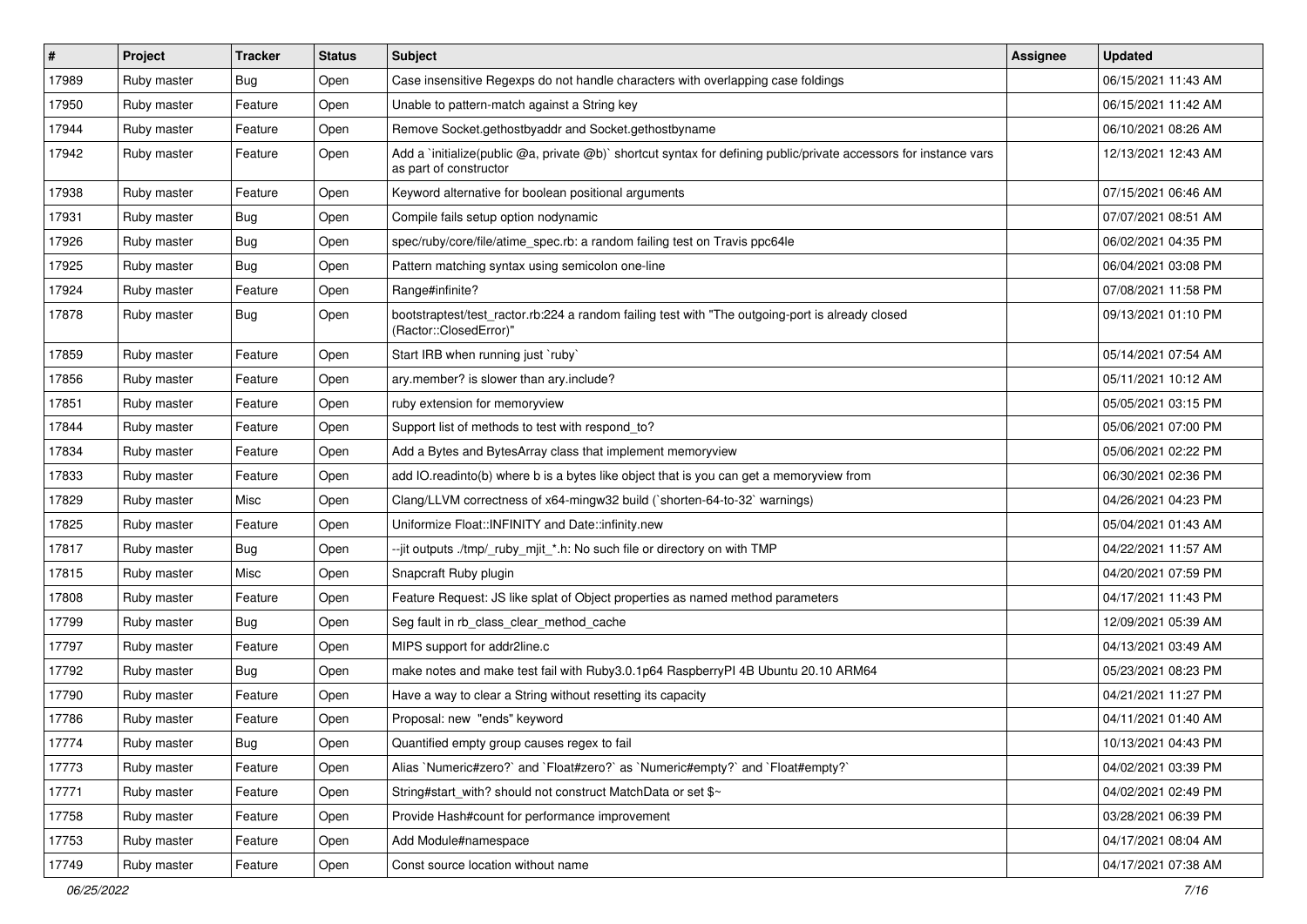| $\vert$ # | Project     | <b>Tracker</b> | <b>Status</b> | <b>Subject</b>                                                                                                                                             | Assignee | <b>Updated</b>      |
|-----------|-------------|----------------|---------------|------------------------------------------------------------------------------------------------------------------------------------------------------------|----------|---------------------|
| 17743     | Ruby master | Feature        | Open          | Show argument types in backtrace                                                                                                                           |          | 03/25/2021 06:39 PM |
| 17741     | Ruby master | Feature        | Open          | Ruby links to `objc` for convenience - this should be moved into a native ext                                                                              |          | 03/23/2021 01:24 AM |
| 17722     | Ruby master | Bug            | Open          | define method with shareable results in "defined in a different Ractor"                                                                                    |          | 08/24/2021 12:03 PM |
| 17718     | Ruby master | Feature        | Open          | a method paramaters object that can be pattern matched against                                                                                             |          | 03/24/2021 01:29 PM |
| 17683     | Ruby master | Misc           | Open          | Current status of beginless range (experimental or not)                                                                                                    |          | 06/05/2021 07:22 AM |
| 17682     | Ruby master | Feature        | Open          | String#casecmp performance improvement                                                                                                                     |          | 03/24/2021 02:29 PM |
| 17680     | Ruby master | <b>Bug</b>     | Open          | tab completion no longer works on irb3.0                                                                                                                   |          | 03/13/2021 08:06 AM |
| 17663     | Ruby master | Feature        | Open          | Enumerator#with, an alternative to Enumerator#with object                                                                                                  |          | 03/02/2021 05:48 PM |
| 17660     | Ruby master | Feature        | Open          | Expose information about which basic methods have been redefined                                                                                           |          | 03/02/2021 03:31 PM |
| 17647     | Ruby master | Feature        | Open          | Print register `r11` on 32-bit ARM Linux                                                                                                                   |          | 04/30/2021 11:22 AM |
| 17646     | Ruby master | Bug            | Open          | Check for `_builtin_mul_overflow` with `long long` arguments                                                                                               |          | 02/19/2021 06:19 PM |
| 17637     | Ruby master | Misc           | Open          | Endless ranges with 'nil' boundary weird behavior                                                                                                          |          | 02/19/2021 07:57 AM |
| 17627     | Ruby master | Feature        | Open          | Suggestion: Implement `freeze_values` instance method on collection-like classes.                                                                          |          | 02/16/2021 07:58 PM |
| 17616     | Ruby master | Feature        | Open          | Support backtracing on Linux with non-GNU-libc + libunwind                                                                                                 |          | 02/09/2021 01:12 PM |
| 17611     | Ruby master | Feature        | Open          | Expose `rb_execarg` interfaces and `rb_grantpt`                                                                                                            |          | 02/07/2021 01:52 AM |
| 17591     | Ruby master | Misc           | Open          | Test frameworks and REPLs do not show deprecation warnings by default                                                                                      |          | 02/17/2021 09:06 AM |
| 17586     | Ruby master | Misc           | Open          | Please run Windows CI in all std-lib repos                                                                                                                 |          | 01/28/2021 02:34 PM |
| 17579     | Ruby master | Feature        | Open          | [Proposal] A suggestion for newline-separated shorthand notation, for the creation of Arrays containing strings<br>that may contain ' ' (space) characters |          | 01/25/2021 04:33 PM |
| 17576     | Ruby master | Feature        | Open          | Partial Functions (procs, lambdas)                                                                                                                         |          | 01/24/2021 07:58 PM |
| 17566     | Ruby master | Feature        | Open          | Tune thread QoS / efficiency on macOS                                                                                                                      |          | 01/29/2021 09:16 AM |
| 17565     | Ruby master | Misc           | Open          | Prefer use of access(2) in rb_file_load_ok() to check for existence of require'd files                                                                     |          | 01/21/2021 08:52 PM |
| 17562     | Ruby master | Feature        | Open          | Update -E option in --help                                                                                                                                 |          | 01/19/2021 05:38 PM |
| 17550     | Ruby master | Feature        | Open          | Why no function to get all subdirectories of a directory?                                                                                                  |          | 01/18/2021 08:57 AM |
| 17548     | Ruby master | Feature        | Open          | Need simple way to include symlink directories in Dir.glob                                                                                                 |          | 03/21/2022 01:35 PM |
| 17528     | Ruby master | Feature        | Open          | Make Addrinfo.getaddrinfo fall back to Timeout.timeout for :resolv_timeout                                                                                 |          | 01/13/2021 08:50 PM |
| 17506     | Ruby master | <b>Bug</b>     | Open          | Ractor isolation broken by ThreadGroup                                                                                                                     |          | 01/03/2021 08:05 PM |
| 17496     | Ruby master | Feature        | Open          | Add constant Math::TAU                                                                                                                                     |          | 01/13/2021 05:47 AM |
| 17474     | Ruby master | Feature        | Open          | Interpreting constants at compile time                                                                                                                     |          | 01/07/2021 04:40 PM |
| 17472     | Ruby master | Feature        | Open          | HashWithIndifferentAccess like Hash extension                                                                                                              |          | 06/16/2022 01:08 AM |
| 17471     | Ruby master | Feature        | Open          | send_if method for improved conditional chaining                                                                                                           |          | 12/29/2020 03:23 PM |
| 17468     | Ruby master | Feature        | Open          | Deprecate RUBY DEVEL                                                                                                                                       |          | 06/16/2022 01:08 AM |
| 17422     | Ruby master | Misc           | Open          | 3.0 documentation problems tracking ticket                                                                                                                 |          | 12/24/2020 12:51 PM |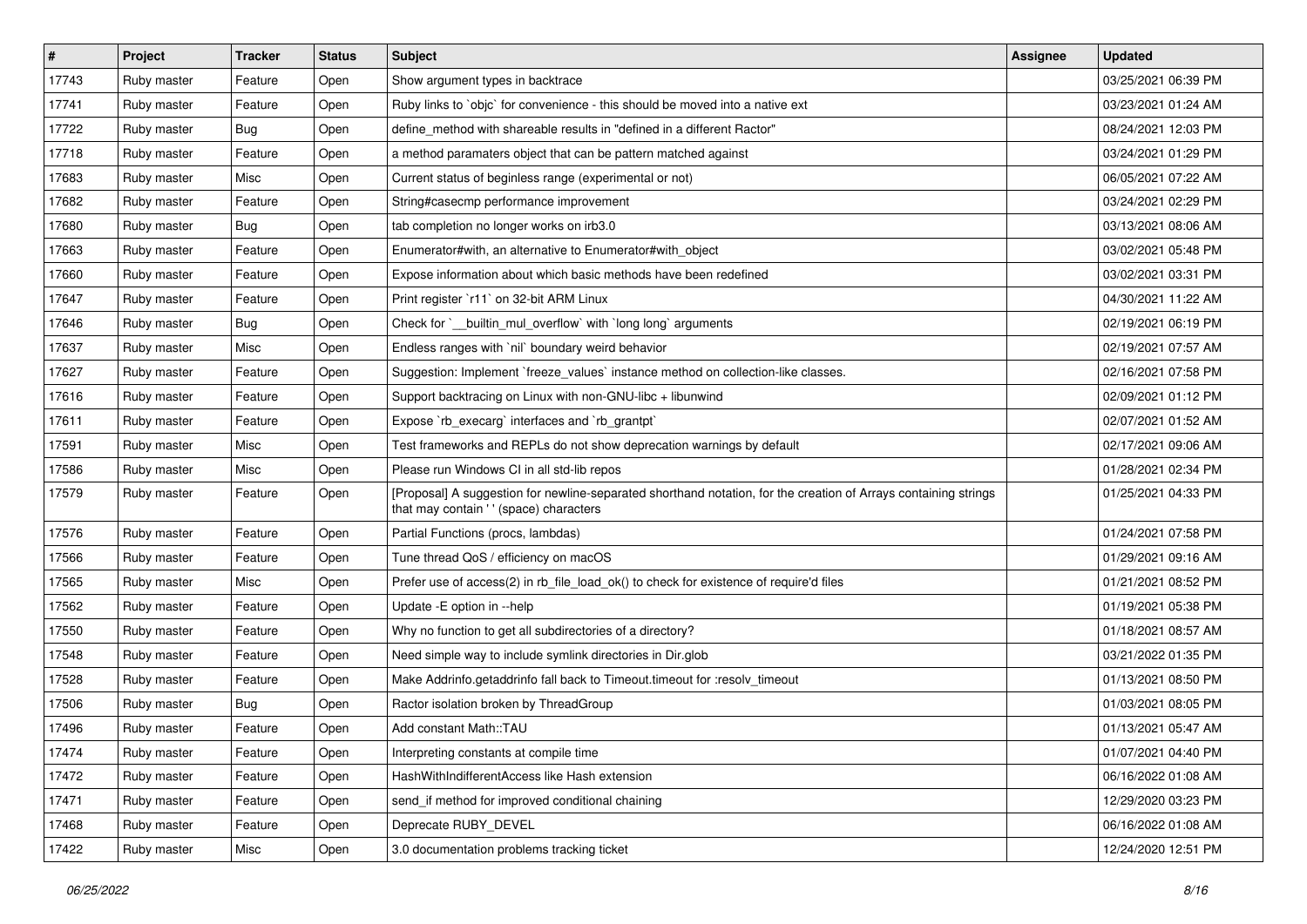| $\vert$ # | Project     | <b>Tracker</b> | <b>Status</b> | Subject                                                                                                | <b>Assignee</b> | <b>Updated</b>      |
|-----------|-------------|----------------|---------------|--------------------------------------------------------------------------------------------------------|-----------------|---------------------|
| 17416     | Ruby master | Feature        | Open          | Improve performance Kernel#itself                                                                      |                 | 12/21/2020 01:14 PM |
| 17406     | Ruby master | Feature        | Open          | Add `NoMatchingPatternError#depth`                                                                     |                 | 12/19/2020 03:18 PM |
| 17399     | Ruby master | Misc           | Open          | Are endless methods experimental?                                                                      |                 | 12/22/2020 07:05 PM |
| 17390     | Ruby master | Misc           | Open          | Class and method-level docs for Ractor                                                                 |                 | 12/13/2020 06:33 PM |
| 17383     | Ruby master | <b>Bug</b>     | Open          | 3.0 recursion memory speed issues                                                                      |                 | 12/09/2020 05:41 PM |
| 17375     | Ruby master | Feature        | Open          | Add scheduler callbacks for transferring fibers                                                        |                 | 12/07/2020 11:31 PM |
| 17373     | Ruby master | <b>Bug</b>     | Open          | Ruby 3.0 is slower at Discourse bench than Ruby 2.7                                                    |                 | 01/04/2021 06:47 AM |
| 17357     | Ruby master | Feature        | Open          | Queue#pop` should have a block form for closed queues                                                  |                 | 01/12/2021 07:32 AM |
| 17356     | Ruby master | Feature        | Open          | Alignment of memory allocated through Fiddle struct's malloc                                           |                 | 12/02/2020 11:06 AM |
| 17354     | Ruby master | <b>Bug</b>     | Open          | Module#const_source_location is misleading for constants awaiting autoload                             |                 | 03/26/2021 05:56 PM |
| 17353     | Ruby master | Feature        | Open          | Functional chaining operator                                                                           |                 | 11/30/2020 03:29 AM |
| 17337     | Ruby master | <b>Bug</b>     | Open          | Don't embed Ruby build-time configuration in Ruby                                                      |                 | 12/21/2020 04:17 PM |
| 17333     | Ruby master | Feature        | Open          | Enumerable#many?                                                                                       |                 | 12/11/2020 03:38 AM |
| 17330     | Ruby master | Feature        | Open          | Object#non                                                                                             |                 | 01/25/2021 03:54 PM |
| 17326     | Ruby master | Feature        | Open          | Add Kernel#must! to the standard library                                                               |                 | 06/22/2022 04:10 PM |
| 17325     | Ruby master | Feature        | Open          | Adds Fiber#cancel, which forces a Fiber to break/return                                                |                 | 11/19/2020 12:34 AM |
| 17316     | Ruby master | Feature        | Open          | On memoization                                                                                         |                 | 05/13/2022 11:32 AM |
| 17315     | Ruby master | Feature        | Open          | Hash #transform                                                                                        |                 | 11/13/2020 08:38 PM |
| 17311     | Ruby master | Feature        | Open          | Improve performance Array#deconstruct & Array#to_ary                                                   |                 | 11/08/2020 07:12 AM |
| 17309     | Ruby master | Misc           | Open          | URI.escape being deprecated, yet there is no replacement                                               |                 | 11/11/2020 12:52 AM |
| 17298     | Ruby master | Feature        | Open          | Ractor's basket communication APIs                                                                     |                 | 11/13/2020 04:16 PM |
| 17290     | Ruby master | Feature        | Open          | Syntax sugar for boolean keyword argument                                                              |                 | 10/29/2020 04:51 AM |
| 17286     | Ruby master | Feature        | Open          | 'Ractor.new' should accept 'move: true'                                                                |                 | 11/08/2020 03:01 AM |
| 17285     | Ruby master | Feature        | Open          | Less strict `Ractor.select`                                                                            |                 | 10/26/2020 03:15 AM |
| 17263     | Ruby master | Bug            | Open          | Fiber context switch degrades with number of fibers, limit on number of fibers                         |                 | 01/31/2022 02:47 PM |
| 17258     | Ruby master | Feature        | Open          | Oneshot Branch Coverage                                                                                |                 | 10/09/2020 08:26 PM |
| 17208     | Ruby master | Feature        | Open          | Add `Set#compact` and `Set#compact!` methods                                                           |                 | 11/05/2020 10:44 AM |
| 17206     | Ruby master | Feature        | Open          | Introduce new Regexp option to avoid global MatchData allocations                                      |                 | 10/28/2020 10:43 PM |
| 17199     | Ruby master | Misc           | Open          | id outputed by inspect and to s output does not allow to find actual object id and vice-versa          |                 | 10/20/2020 09:35 PM |
| 17180     | Ruby master | <b>Bug</b>     | Open          | Ractor and constant referencing                                                                        |                 | 09/20/2020 05:43 PM |
| 17174     | Ruby master | Misc           | Open          | "Error relocating, symbol not found" error when compiling a native extension on Alpine with Ruby >=2.4 |                 | 10/06/2020 11:19 AM |
| 17166     | Ruby master | Feature        | Open          | net/http not supporting unix domain sockets                                                            |                 | 09/12/2020 02:51 PM |
| 17165     | Ruby master | Feature        | Open          | Add 'filter' and 'flatten' keywords to 'Enumerable#map'                                                |                 | 09/13/2020 09:41 AM |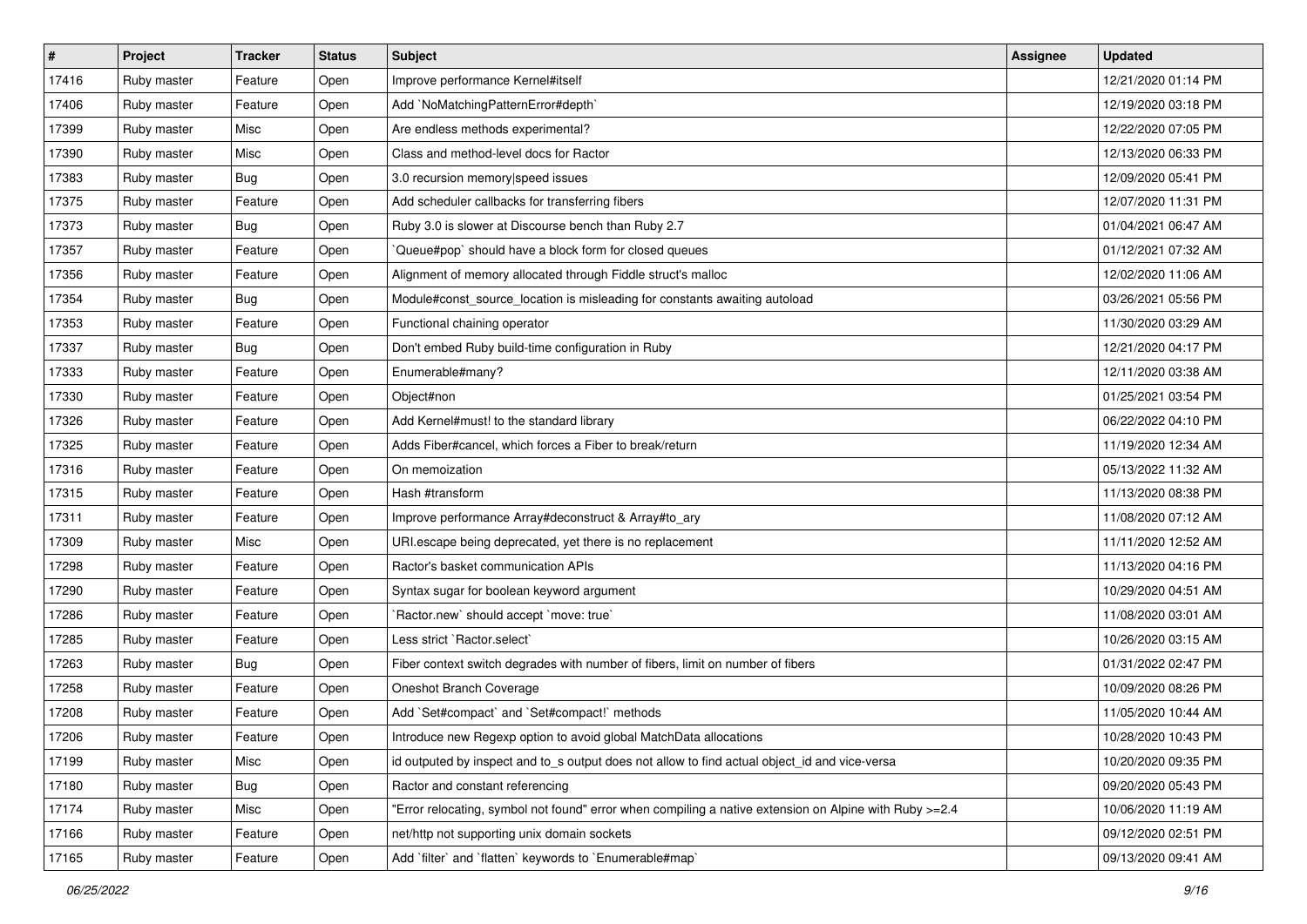| $\vert$ # | Project     | <b>Tracker</b> | <b>Status</b> | Subject                                                                                     | <b>Assignee</b> | <b>Updated</b>      |
|-----------|-------------|----------------|---------------|---------------------------------------------------------------------------------------------|-----------------|---------------------|
| 17163     | Ruby master | Feature        | Open          | Rename `begin`                                                                              |                 | 09/09/2020 03:04 AM |
| 17159     | Ruby master | <b>Bug</b>     | Open          | extend `define_method` for Ractor                                                           |                 | 10/29/2020 04:06 PM |
| 17156     | Ruby master | Feature        | Open          | Refinements per directory tree                                                              |                 | 12/07/2020 05:19 AM |
| 17155     | Ruby master | Feature        | Open          | Add a Diggable mixin                                                                        |                 | 09/05/2020 02:08 PM |
| 17151     | Ruby master | Feature        | Open          | Support multiple builtin ruby code for implimatation in Ruby & C                            |                 | 09/05/2020 01:41 AM |
| 17148     | Ruby master | Feature        | Open          | stdbuf(1) support                                                                           |                 | 09/07/2020 04:12 AM |
| 17146     | Ruby master | <b>Bug</b>     | Open          | Queue operations are allowed after it is frozen                                             |                 | 10/20/2021 08:32 PM |
| 17143     | Ruby master | Feature        | Open          | Improve support for warning categories                                                      |                 | 11/20/2020 01:05 PM |
| 17142     | Ruby master | <b>Bug</b>     | Open          | Ruby fails to build in AIX                                                                  |                 | 03/20/2021 07:08 AM |
| 17140     | Ruby master | Feature        | Open          | Merge Enumerable#grep(_v) with Enumerable#select/reject                                     |                 | 02/10/2021 07:56 AM |
| 17137     | Ruby master | Misc           | Open          | Cooperation on maintaining official docker ruby images                                      |                 | 09/02/2020 05:03 PM |
| 17134     | Ruby master | Feature        | Open          | Add resolv_timeout to TCPSocket                                                             |                 | 12/10/2020 09:09 AM |
| 17127     | Ruby master | Feature        | Open          | Some TrueClass methods are faster if implemented in Ruby                                    |                 | 11/05/2020 07:11 AM |
| 17121     | Ruby master | Feature        | Open          | Remove ENV#index                                                                            |                 | 08/13/2020 09:58 AM |
| 17115     | Ruby master | Feature        | Open          | Optimize String#casecmp? for ASCII strings                                                  |                 | 08/15/2020 03:48 AM |
| 17099     | Ruby master | Feature        | Open          | Remove boolean argument and warning from Module#attr                                        |                 | 12/18/2020 04:15 AM |
| 17097     | Ruby master | Feature        | Open          | `map_min`, `map_max`                                                                        |                 | 01/13/2021 01:24 AM |
| 17056     | Ruby master | Feature        | Open          | Array#index: Allow specifying the position to start search as in String#index               |                 | 09/25/2020 01:41 PM |
| 17053     | Ruby master | Misc           | Open          | RDoc for Hash Keys                                                                          |                 | 07/28/2020 01:21 AM |
| 17047     | Ruby master | Feature        | Open          | Support parameters for MAIL FROM and RCPT TO                                                |                 | 12/06/2021 08:16 PM |
| 17040     | Ruby master | Feature        | Open          | cleanup include/ruby/backward*                                                              |                 | 08/26/2020 07:07 AM |
| 17037     | Ruby master | <b>Bug</b>     | Open          | rounding of Rational#to_f                                                                   |                 | 08/26/2020 03:54 AM |
| 17036     | Ruby master | Feature        | Open          | Regexp deconstruction keys to allow pattern matching                                        |                 | 07/19/2020 02:45 PM |
| 17016     | Ruby master | Feature        | Open          | Enumerable#accumulate                                                                       |                 | 04/27/2021 03:14 PM |
| 17006     | Ruby master | Feature        | Open          | Let `Kernel#Hash` take a block to provide the default value                                 |                 | 07/04/2020 07:51 AM |
| 17004     | Ruby master | Feature        | Open          | Provide a way for methods to omit their return value                                        |                 | 07/20/2020 05:44 AM |
| 17001     | Ruby master | Feature        | Open          | [Feature] Dir.scan to yield dirent for efficient and composable recursive directory scaning |                 | 06/30/2020 07:57 PM |
| 16997     | Ruby master | <b>Bug</b>     | Open          | IO#gets converts some \r\n to \n with universal_newline: false                              |                 | 08/26/2020 05:20 PM |
| 16995     | Ruby master | Feature        | Open          | Sets: <=> should be specialized                                                             |                 | 06/26/2020 08:43 PM |
| 16993     | Ruby master | Feature        | Open          | Sets: from hash keys using Hash#key_set                                                     |                 | 06/27/2020 05:44 AM |
| 16991     | Ruby master | Feature        | Open          | Sets: add Set#join                                                                          |                 | 06/26/2020 08:29 PM |
| 16990     | Ruby master | Feature        | Open          | Sets: operators compatibility with Array                                                    |                 | 02/22/2021 11:37 PM |
| 16987     | Ruby master | Feature        | Open          | Enumerator::Lazy vs Array methods                                                           |                 | 07/15/2020 04:56 PM |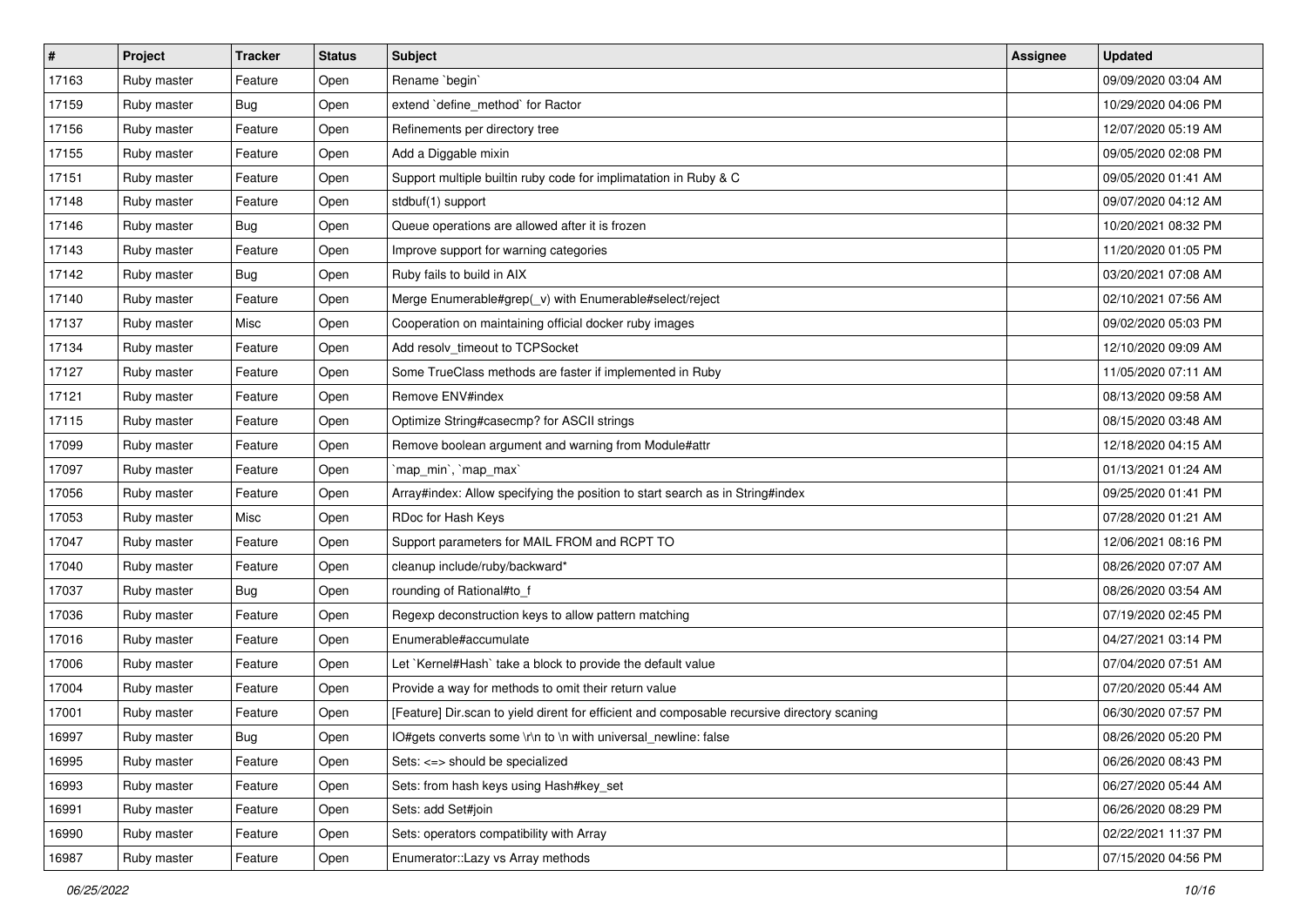| #     | Project     | <b>Tracker</b> | <b>Status</b> | <b>Subject</b>                                                                                                                 | Assignee | <b>Updated</b>      |
|-------|-------------|----------------|---------------|--------------------------------------------------------------------------------------------------------------------------------|----------|---------------------|
| 16971 | Ruby master | Feature        | Open          | weak_ref&.some_method should behave like object&.some_method                                                                   |          | 06/19/2020 03:17 PM |
| 16968 | Ruby master | Feature        | Open          | Remove `\$IGNORECASE` from English.rb                                                                                          |          | 06/18/2020 04:34 AM |
| 16960 | Ruby master | Feature        | Open          | Feedback regarding => in 'As' Pattern Matching                                                                                 |          | 06/13/2020 12:32 AM |
| 16959 | Ruby master | Bug            | Open          | Weakmap has specs and third-party usage despite being a private API                                                            |          | 06/13/2020 08:54 PM |
| 16952 | Ruby master | Feature        | Open          | Kernel.exec gives an incorrect error message when passed a script with a non-existing shebang                                  |          | 06/11/2020 08:40 PM |
| 16946 | Ruby master | Feature        | Open          | Add an `intersperse` method                                                                                                    |          | 06/11/2020 01:47 AM |
| 16929 | Ruby master | Feature        | Open          | Add GC.start(compact: true)                                                                                                    |          | 06/01/2020 03:42 PM |
| 16928 | Ruby master | Feature        | Open          | Array#include_all? & Array#include_any?                                                                                        |          | 06/01/2020 09:27 PM |
| 16927 | Ruby master | Bug            | Open          | String#tr won't return the expected result for some sign with diacritics                                                       |          | 06/01/2020 05:24 AM |
| 16924 | Ruby master | Feature        | Open          | instance_eval equivalent for RubyVM::InstructionSequence                                                                       |          | 05/30/2020 03:49 PM |
| 16920 | Ruby master | Bug            | Open          | TestThread#test_signal_at_join fails on aarch64                                                                                |          | 12/07/2021 02:17 PM |
| 16913 | Ruby master | Feature        | Open          | Add `ARGF#each_io`                                                                                                             |          | 05/25/2020 11:33 PM |
| 16905 | Ruby master | <b>Bug</b>     | Open          | Ruby required to build Ruby on Haiku?                                                                                          |          | 05/24/2020 08:08 AM |
| 16899 | Ruby master | Feature        | Open          | Add method `Array#both_end`                                                                                                    |          | 05/18/2020 01:44 AM |
| 16898 | Ruby master | Feature        | Open          | Modify the syntax of -> lambda expressions in ruby3                                                                            |          | 05/19/2020 02:02 AM |
| 16897 | Ruby master | Feature        | Open          | General purpose memoizer in Ruby 3 with Ruby 2 performance                                                                     |          | 06/26/2020 03:51 PM |
| 16895 | Ruby master | Misc           | Open          | Request for cooperation: Try your applications/libraries with master branch and debug options                                  |          | 05/15/2020 11:51 PM |
| 16838 | Ruby master | Feature        | Open          | Enumerator::ArithmeticSequence missing allocator for #clone and #dup                                                           |          | 05/18/2020 10:44 PM |
| 16833 | Ruby master | Feature        | Open          | Add Enumerator#empty?                                                                                                          |          | 05/06/2020 07:55 PM |
| 16829 | Ruby master | <b>Bug</b>     | Open          | Exceptions raised from within an enumerated method lose part of their stacktrace                                               |          | 05/20/2022 07:25 PM |
| 16820 | Ruby master | <b>Bug</b>     | Open          | LEGAL is out of sync                                                                                                           |          | 08/19/2020 11:08 AM |
| 16818 | Ruby master | Feature        | Open          | Rename `Range#%` to `Range#/`                                                                                                  |          | 05/07/2020 08:49 AM |
| 16817 | Ruby master | Feature        | Open          | attr_predicate or attr_query or attr_something for ? methods                                                                   |          | 12/23/2021 11:44 PM |
| 16816 | Ruby master | Feature        | Open          | Prematurely terminated Enumerator should stay terminated                                                                       |          | 04/09/2021 09:24 PM |
| 16810 | Ruby master | <b>Bug</b>     | Open          | ruby segfaults on s390x with musl libc                                                                                         |          | 03/05/2021 01:38 AM |
| 16803 | Ruby master | Misc           | Open          | Discussion: those internal macros reside in public API headers                                                                 |          | 05/14/2020 12:27 PM |
| 16795 | Ruby master | Feature        | Open          | build ruby.exe on Windows against ruby-static.lib omitting x64-vcruntime-ruby.dll (no '--enable-shared' option<br>for Windows) |          | 04/17/2020 01:22 PM |
| 16794 | Ruby master | Feature        | Open          | Rightward operators                                                                                                            |          | 09/10/2020 09:34 PM |
| 16791 | Ruby master | Feature        | Open          | Shortcut for Process::Status.exitstatus                                                                                        |          | 05/19/2020 03:16 AM |
| 16790 | Ruby master | Feature        | Open          | string format and refinements                                                                                                  |          | 04/16/2020 03:06 AM |
| 16781 | Ruby master | Feature        | Open          | alias :fold :reduce                                                                                                            |          | 05/16/2020 08:28 AM |
| 16773 | Ruby master | Feature        | Open          | Reduce allocations in net/http                                                                                                 |          | 04/10/2020 11:36 AM |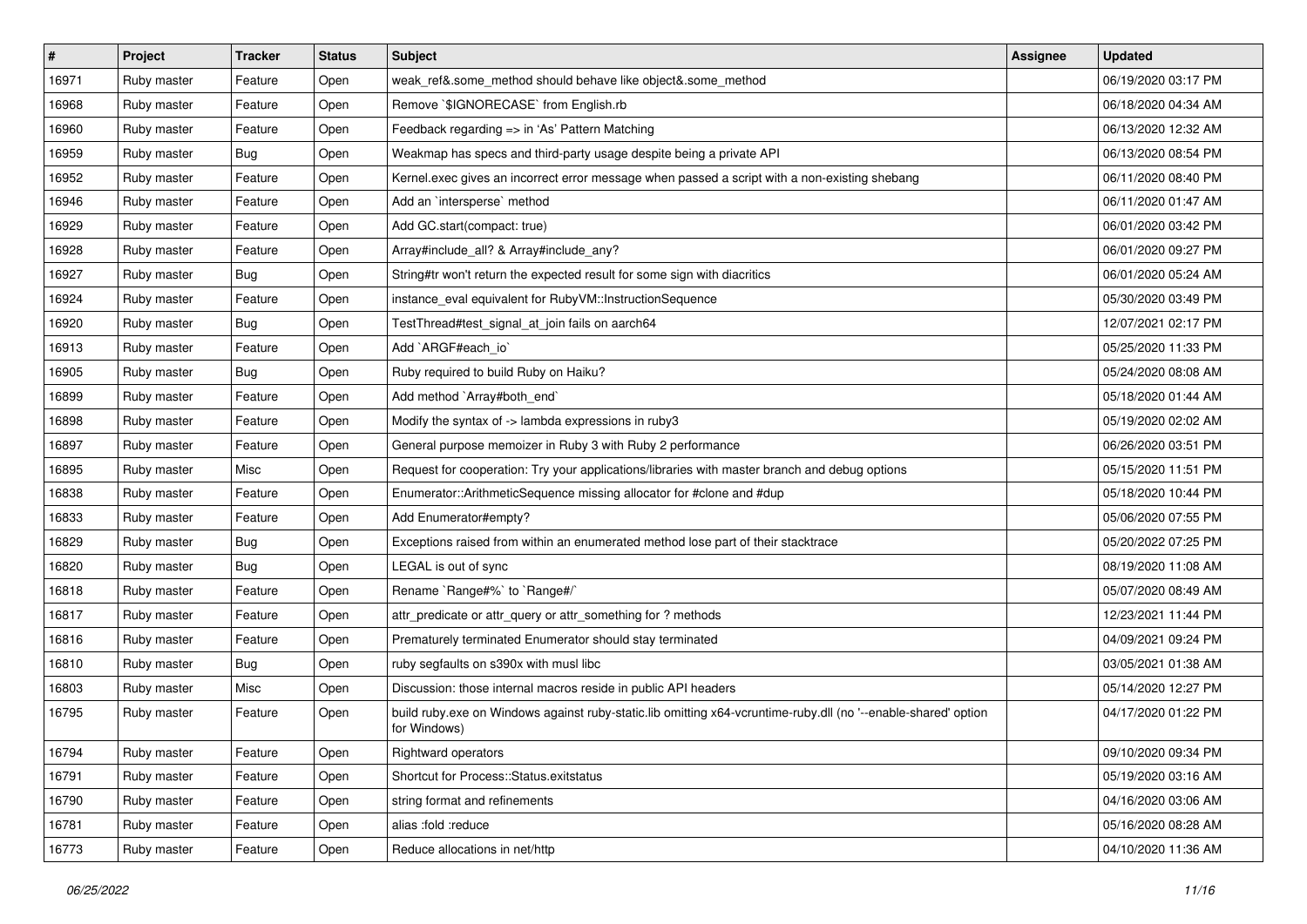| $\vert$ # | Project     | <b>Tracker</b> | <b>Status</b> | <b>Subject</b>                                                                                              | Assignee | <b>Updated</b>      |
|-----------|-------------|----------------|---------------|-------------------------------------------------------------------------------------------------------------|----------|---------------------|
| 16761     | Ruby master | Feature        | Open          | Add an API to move the entire heap, as to make testing GC.compact compatibility easier                      |          | 05/07/2020 04:03 PM |
| 16757     | Ruby master | Feature        | Open          | Add intersection to Range                                                                                   |          | 01/22/2022 07:26 AM |
| 16755     | Ruby master | Feature        | Open          | warning: `if' at the end of line without an expression                                                      |          | 04/03/2020 11:28 PM |
| 16752     | Ruby master | Feature        | Open          | :private param for const_set                                                                                |          | 04/03/2020 12:35 AM |
| 16750     | Ruby master | Misc           | Open          | Change typedef of VALUE for better type checking                                                            |          | 04/03/2020 02:34 AM |
| 16745     | Ruby master | Feature        | Open          | Improving Date and DateTime comparison                                                                      |          | 03/31/2020 10:32 PM |
| 16742     | Ruby master | Feature        | Open          | RbConfig.windows? and RbConfig.host_os                                                                      |          | 04/11/2020 02:00 PM |
| 16741     | Ruby master | Feature        | Open          | Implement Shellwords.shellescape correctly for Windows                                                      |          | 03/29/2020 07:54 AM |
| 16739     | Ruby master | Feature        | Open          | Allow Hash#keys and Hash#values to accept a block for filtering output                                      |          | 07/10/2020 04:09 PM |
| 16703     | Ruby master | Feature        | Open          | Namespace parameter for `Module#name`                                                                       |          | 03/24/2020 10:08 AM |
| 16688     | Ruby master | Feature        | Open          | Allow #to_path object as argument to system()                                                               |          | 04/13/2020 05:37 PM |
| 16684     | Ruby master | Feature        | Open          | Use the word "to" instead of "from" in backtrace                                                            |          | 04/10/2020 07:58 AM |
| 16678     | Ruby master | Misc           | Open          | Array#values_at has unintuitive behavior when supplied a range starting with negative index                 |          | 03/09/2020 02:06 PM |
| 16673     | Ruby master | Feature        | Open          | total timeout for Net::HTTP                                                                                 |          | 03/07/2020 06:25 AM |
| 16671     | Ruby master | Misc           | Open          | <b>BASERUBY</b> version policy                                                                              |          | 03/05/2020 01:11 AM |
| 16667     | Ruby master | Feature        | Open          | Allow parameters to Symbol#to_proc and Method#to_proc                                                       |          | 03/03/2020 03:40 PM |
| 16666     | Ruby master | Feature        | Open          | 'string' - 'str' as a shortcut for 'string'.gsub('str', ")?                                                 |          | 03/01/2020 08:38 PM |
| 16665     | Ruby master | Feature        | Open          | Add an Array#except_index method                                                                            |          | 03/15/2020 03:37 PM |
| 16659     | Ruby master | Misc           | Open          | Documentation on Regexp missing for absence pattern (?~pat)                                                 |          | 02/27/2020 04:16 PM |
| 16657     | Ruby master | Feature        | Open          | Don't ship bundled gems as .gem files as well as in expanded form                                           |          | 02/27/2020 06:50 AM |
| 16648     | Ruby master | Feature        | Open          | improve GC performance by 5% with builtin_prefetch                                                          |          | 02/29/2020 06:27 PM |
| 16638     | Ruby master | Feature        | Open          | Structured Data for Syslog                                                                                  |          | 02/17/2020 07:06 PM |
| 16637     | Ruby master | Feature        | Open          | Time#to_s and Date#to_s accept strftime format string                                                       |          | 02/17/2020 09:46 PM |
| 16629     | Ruby master | Misc           | Open          | ruby-loco now built & saved on GitHub, both mingw & mswin builds                                            |          | 02/12/2020 01:53 PM |
| 16621     | Ruby master | Feature        | Open          | Second block parameter of Pathname#glob to be relative path from self                                       |          | 02/12/2020 11:27 PM |
| 16615     | Ruby master | Feature        | Open          | Group style access scope for macros                                                                         |          | 03/09/2020 02:39 PM |
| 16601     | Ruby master | Feature        | Open          | Let `nil.to a` and `nil.to h` return a fixed instance                                                       |          | 02/01/2020 10:12 AM |
| 16600     | Ruby master | Feature        | Open          | Optimized opcodes for frozen arrays and hashes literals                                                     |          | 01/30/2020 09:51 AM |
| 16597     | Ruby master | Feature        | Open          | missing poll()                                                                                              |          | 06/09/2022 09:14 AM |
| 16563     | Ruby master | Feature        | Open          | Let rb_mod_const_at and rb_const_list use an ID table instead for inherited VS private constant segregation |          | 01/26/2020 04:38 PM |
| 16562     | Ruby master | Feature        | Open          | Expose rb_io_set_encoding_internal to reduce function calls on loading source files                         |          | 01/27/2020 06:05 AM |
| 16557     | Ruby master | Feature        | Open          | Deduplicate Regexp literals                                                                                 |          | 02/28/2020 11:44 AM |
| 16517     | Ruby master | Feature        | Open          | mkmf.rb - changes for Windows?                                                                              |          | 01/20/2020 06:05 PM |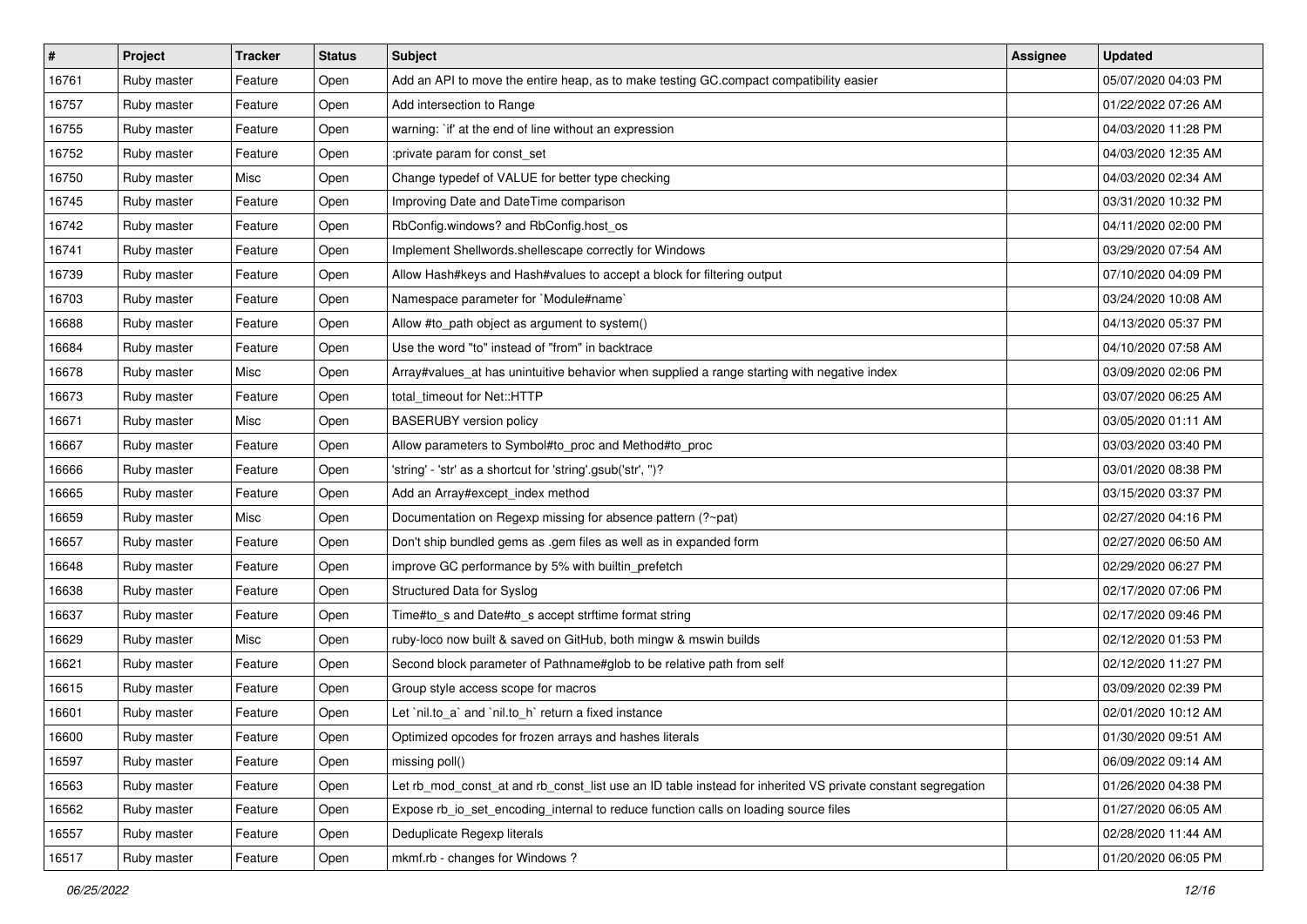| #     | Project     | <b>Tracker</b> | <b>Status</b> | <b>Subject</b>                                                                                     | Assignee | <b>Updated</b>      |
|-------|-------------|----------------|---------------|----------------------------------------------------------------------------------------------------|----------|---------------------|
| 16511 | Ruby master | Feature        | Open          | Staged warnings and better compatibility for keyword arguments in 2.7.1                            |          | 02/25/2020 06:54 PM |
| 16507 | Ruby master | Misc           | Open          | $=$ vs include? or match?                                                                          |          | 01/12/2020 11:27 PM |
| 16493 | Ruby master | Bug            | Open          | TestThreadQueue#test_thr_kill is flaky on AArch64                                                  |          | 01/09/2020 09:39 AM |
| 16489 | Ruby master | Feature        | Open          | Make rb_warn_deprecated a public API                                                               |          | 01/09/2020 01:22 AM |
| 16487 | Ruby master | Misc           | Open          | Potential for SIMD usage in ruby-core                                                              |          | 01/16/2020 05:25 AM |
| 16482 | Ruby master | Feature        | Open          | net/http should support TLS connection to proxies                                                  |          | 01/05/2020 05:52 PM |
| 16479 | Ruby master | Feature        | Open          | Let execution context local storage be backed by an ID table                                       |          | 01/04/2020 01:41 AM |
| 16478 | Ruby master | Feature        | Open          | Fold symbol tables for tracking basic operation method redefinition changes into a single ID table |          | 01/04/2020 01:42 AM |
| 16471 | Ruby master | Feature        | Open          | Two feature requests for WeakRef: get original object, callback feature                            |          | 01/02/2020 03:44 PM |
| 16464 | Ruby master | Misc           | Open          | Which core objects should support deconstruct/deconstruct_keys?                                    |          | 12/30/2019 07:54 AM |
| 16460 | Ruby master | Feature        | Open          | External names for keyword parameters in method definitions                                        |          | 01/02/2020 02:11 AM |
| 16451 | Ruby master | Feature        | Open          | Special ternary operator for methods ending in `?`                                                 |          | 12/26/2019 09:03 PM |
| 16436 | Ruby master | Misc           | Open          | hash missing #last method, make it not so consistent (it has #first)                               |          | 01/06/2021 09:47 AM |
| 16431 | Ruby master | Feature        | Open          | Optionally load did_you_mean (and RubyGems)                                                        |          | 12/18/2019 07:19 PM |
| 16425 | Ruby master | Feature        | Open          | Add Thread#dig                                                                                     |          | 12/17/2019 12:15 AM |
| 16411 | Ruby master | Feature        | Open          | Safer keyword argument extension                                                                   |          | 12/10/2019 02:45 AM |
| 16408 | Ruby master | Misc           | Open          | Ruby docs list incorrect method signatures for PTY::getpty/PTY::spawn                              |          | 12/12/2019 05:12 PM |
| 16396 | Ruby master | Misc           | Open          | What is the reason for this behaviour of Find.find?                                                |          | 12/09/2019 02:51 PM |
| 16381 | Ruby master | Feature        | Open          | Accept resolv_timeout in Net::HTTP                                                                 |          | 11/29/2019 04:38 PM |
| 16374 | Ruby master | Feature        | Open          | Object#nullify to provide scalars with the effect similar to Enumerable#reject                     |          | 12/08/2019 02:30 AM |
| 16373 | Ruby master | Feature        | Open          | RDoc for some of the Kernel methods cannot be found in Kernel module                               |          | 05/29/2020 09:29 PM |
| 16370 | Ruby master | Feature        | Open          | Pattern matching with variable assignment (the priority of `in` operator)                          |          | 11/27/2019 01:55 PM |
| 16356 | Ruby master | Feature        | Open          | Method#inspect of argument forwarding                                                              |          | 11/21/2019 01:54 PM |
| 16352 | Ruby master | Feature        | Open          | Modify Marshal to dump objects larger than 2 GiB                                                   |          | 06/10/2020 04:12 AM |
| 16347 | Ruby master | Feature        | Open          | InmutableObject                                                                                    |          | 12/23/2021 11:44 PM |
| 16346 | Ruby master | Misc           | Open          | Confusing macro name: RUBY_MARK_NO_PIN_UNLESS_NULL                                                 |          | 11/13/2019 07:39 AM |
| 16341 | Ruby master | Feature        | Open          | Proposal: Set#to_proc and Hash#to_proc                                                             |          | 11/12/2019 08:12 PM |
| 16336 | Ruby master | Feature        | Open          | Allow private constants to be accessed with absolute references                                    |          | 11/14/2019 06:21 PM |
| 16296 | Ruby master | Feature        | Open          | Alternative behavior for `` in method body if `` is not in method definition                       |          | 11/10/2019 10:20 AM |
| 16288 | Ruby master | Bug            | Open          | Segmentation fault with finalizers, threads                                                        |          | 12/19/2019 07:46 PM |
| 16287 | Ruby master | Feature        | Open          | Proposal to add .second and .third in particular to class Array                                    |          | 10/31/2019 01:47 PM |
| 16282 | Ruby master | Feature        | Open          | Add "call data" wrapper IMEMO object so inline cache can be updated                                |          | 10/29/2019 12:13 AM |
| 16276 | Ruby master | Feature        | Open          | For consideration: "private doend" / "protected doend"                                             |          | 11/19/2019 04:27 AM |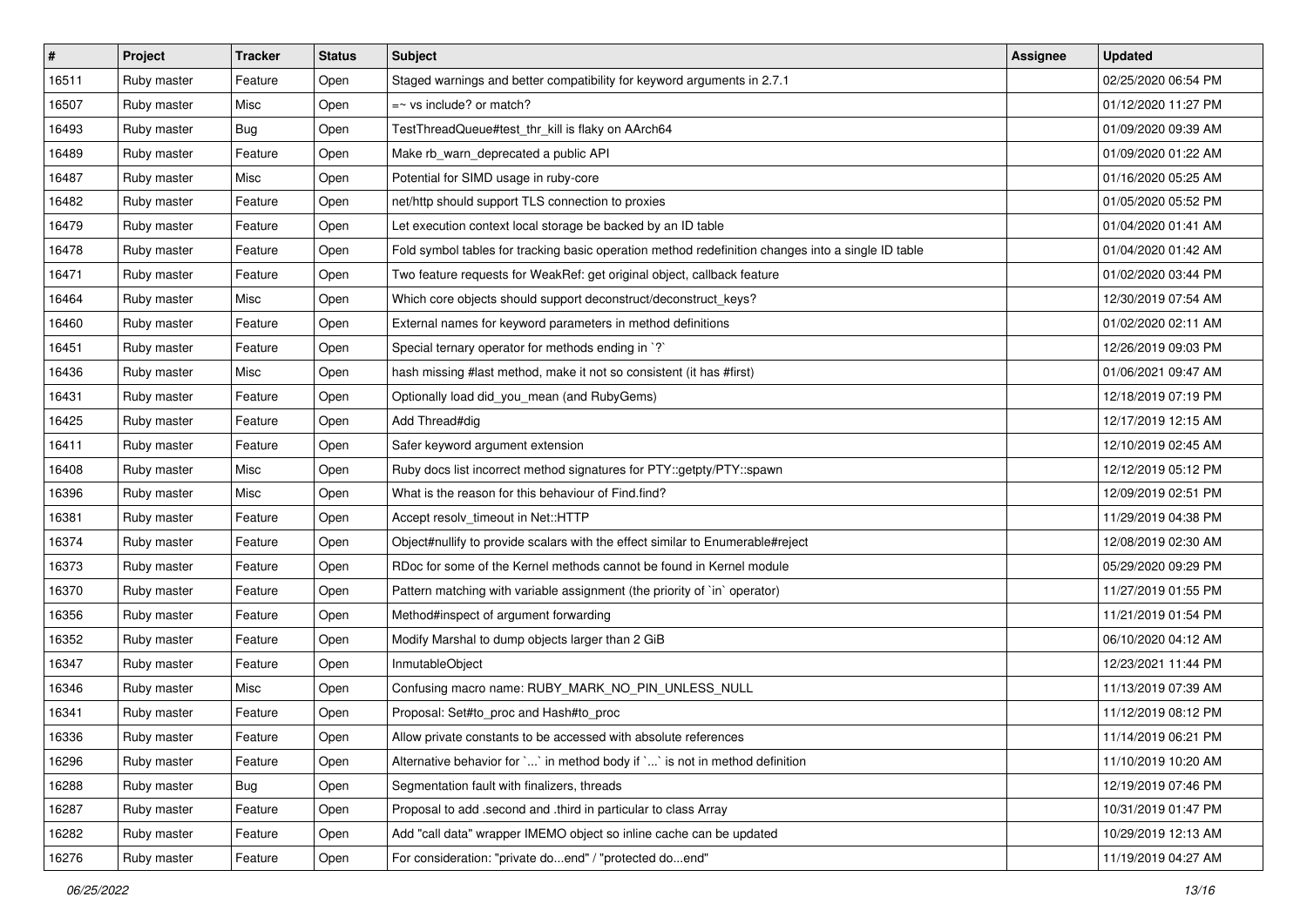| $\sharp$ | Project     | <b>Tracker</b> | <b>Status</b> | Subject                                                                                                                                               | Assignee | <b>Updated</b>      |
|----------|-------------|----------------|---------------|-------------------------------------------------------------------------------------------------------------------------------------------------------|----------|---------------------|
| 16273    | Ruby master | Feature        | Open          | Proposal: Shorthand operator for "#instance_method"                                                                                                   |          | 01/14/2020 12:24 PM |
| 16267    | Ruby master | Misc           | Open          | MinGW CI - add to Actions?                                                                                                                            |          | 10/21/2019 01:10 AM |
| 16265    | Ruby master | Bug            | Open          | Test (spec) failure using current MSYS2 tools, related to -fstack-protector and possibly<br><b>D FORTIFY SOURCE=2</b>                                 |          | 12/03/2019 03:09 PM |
| 16252    | Ruby master | Feature        | Open          | Hash#partition should return hashes                                                                                                                   |          | 11/18/2021 03:54 PM |
| 16249    | Ruby master | Feature        | Open          | Dir#empty? and File#empty?                                                                                                                            |          | 10/19/2019 12:49 PM |
| 16246    | Ruby master | Feature        | Open          | require with an optional block that is evaluated when requiring fails                                                                                 |          | 10/09/2019 11:16 AM |
| 16245    | Ruby master | Feature        | Open          | Add interfaces to count and measure size all IMEMO objects                                                                                            |          | 10/17/2019 09:16 PM |
| 16244    | Ruby master | Feature        | Open          | Add a Time#before? and Time#after? method                                                                                                             |          | 12/15/2019 12:59 AM |
| 16241    | Ruby master | Feature        | Open          | Shorter syntax for anonymous refinements                                                                                                              |          | 11/20/2020 07:22 PM |
| 16235    | Ruby master | Misc           | Open          | ENV assoc spec test does not test invalid name                                                                                                        |          | 10/05/2019 10:53 PM |
| 16231    | Ruby master | Feature        | Open          | Add #location to Net::HTTPResponse                                                                                                                    |          | 10/06/2019 11:14 PM |
| 16183    | Ruby master | Feature        | Open          | Hash#with_default                                                                                                                                     |          | 09/27/2019 08:35 AM |
| 16160    | Ruby master | Misc           | Open          | Lazy init thread local storage                                                                                                                        |          | 09/22/2019 01:55 AM |
| 16158    | Ruby master | <b>Bug</b>     | Open          | "st" Character Sequence In Regex Look-Behind Causes Illegal Pattern Error When Combined With POSIX<br>Bracket Expressions And Case Insensitivity Flag |          | 09/17/2019 09:37 AM |
| 16157    | Ruby master | Misc           | Open          | What is the correct and *portable* way to do generic delegation?                                                                                      |          | 10/15/2019 04:28 PM |
| 16153    | Ruby master | Feature        | Open          | eventually_frozen flag to gradually phase-in frozen strings                                                                                           |          | 02/10/2020 07:39 PM |
| 16150    | Ruby master | Feature        | Open          | Add a way to request a frozen string from to_s                                                                                                        |          | 06/03/2022 04:42 PM |
| 16147    | Ruby master | Feature        | Open          | List Comprehensions in Ruby                                                                                                                           |          | 06/25/2020 06:23 PM |
| 16146    | Ruby master | Feature        | Open          | Array .difference allow custom comparison                                                                                                             |          | 11/11/2019 08:34 PM |
| 16145    | Ruby master | Bug            | Open          | regexp match error if mixing /i, character classes, and utf8                                                                                          |          | 09/06/2019 05:52 AM |
| 16142    | Ruby master | Feature        | Open          | Implement code_range in Proc and Method                                                                                                               |          | 11/28/2019 07:43 AM |
| 16137    | Ruby master | Feature        | Open          | Add $==$ to UnboundMethod                                                                                                                             |          | 09/07/2019 11:05 AM |
| 16130    | Ruby master | Misc           | Open          | [Discussion / Ideas] Finding a good name for the concept of/behind guilds - primarily the NAME                                                        |          | 08/27/2019 04:00 PM |
| 16128    | Ruby master | Feature        | Open          | Would it be possible for ruby to warn about case/when menu options separated by a trailing, but accidental ','?                                       |          | 08/26/2019 09:56 AM |
| 16118    | Ruby master | Feature        | Open          | Array .difference allow custom comparison                                                                                                             |          | 12/23/2021 11:44 PM |
| 16115    | Ruby master | Feature        | Open          | Keyword arguments from method calls or ignore extra hash keys in splat                                                                                |          | 08/23/2019 12:53 AM |
| 16114    | Ruby master | Misc           | Open          | Naming of "beginless range"                                                                                                                           |          | 10/08/2019 03:06 PM |
| 16113    | Ruby master | Feature        | Open          | Partial application                                                                                                                                   |          | 03/02/2021 02:00 PM |
| 16104    | Ruby master | Feature        | Open          | Introduce merge_if and merge_if!                                                                                                                      |          | 08/15/2019 06:54 AM |
| 16102    | Ruby master | Feature        | Open          | `Symbol#call`                                                                                                                                         |          | 09/12/2019 09:25 AM |
| 16049    | Ruby master | Feature        | Open          | optimization for frozen dynamic string literals "#{exp}" dup and +"#{exp}"                                                                            |          | 08/14/2019 04:30 PM |
| 16039    | Ruby master | Feature        | Open          | Array#contains? to check if one array contains another array                                                                                          |          | 12/19/2019 06:47 AM |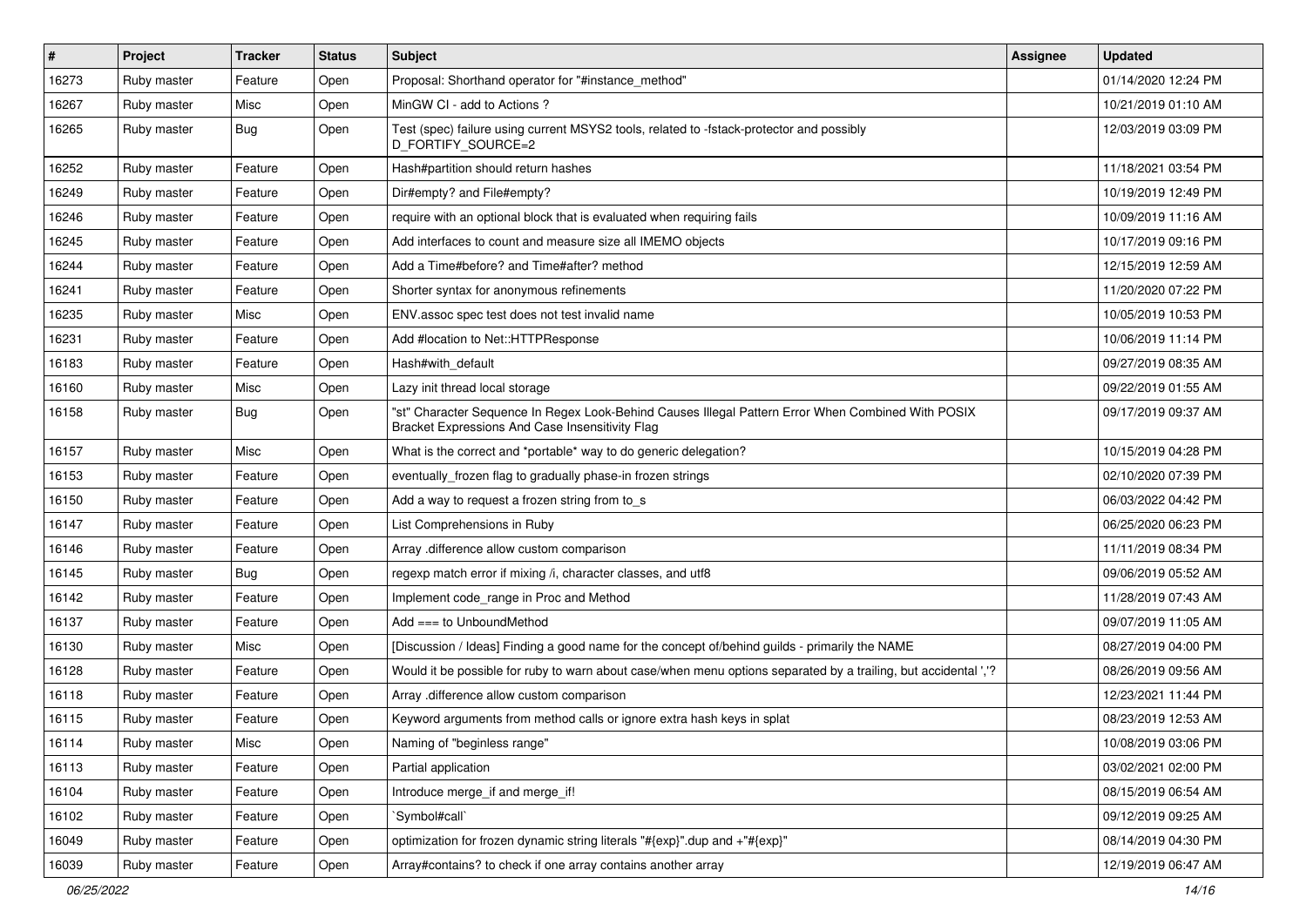| $\vert$ # | Project     | <b>Tracker</b> | <b>Status</b> | <b>Subject</b>                                                                                                          | Assignee | <b>Updated</b>      |
|-----------|-------------|----------------|---------------|-------------------------------------------------------------------------------------------------------------------------|----------|---------------------|
| 16037     | Ruby master | Feature        | Open          | Allow multiple single/double-splatted variables in `in` pattern matching and introduce non-greedy-splatted<br>variables |          | 08/04/2019 04:47 AM |
| 16031     | Ruby master | Feature        | Open          | Raise ArgumentError when creating Time objects with invalid day of month, instead of rolling into next month            |          | 06/20/2020 04:23 AM |
| 16018     | Ruby master | Feature        | Open          | Add a way to deprecate methods                                                                                          |          | 09/02/2019 06:24 AM |
| 16005     | Ruby master | Feature        | Open          | A variation of Time.iso8601 that can parse yyyy-MM-dd HH:mm:ss                                                          |          | 06/16/2022 01:08 AM |
| 16001     | Ruby master | Feature        | Open          | Provide an alias to Kernel#caller_locations(1,1) and Kernel#caller(1,1)                                                 |          | 09/04/2019 02:31 PM |
| 15999     | Ruby master | Feature        | Open          | KeyError#inspect does not contain receiver and key                                                                      |          | 07/14/2019 07:31 AM |
| 15993     | Ruby master | <b>Bug</b>     | Open          | 'require' doesn't work if there are Cyrillic chars in the path to Ruby dir                                              |          | 07/09/2021 04:08 PM |
| 15948     | Ruby master | Feature        | Open          | ENV.update takes multiple hashes as Hash#update                                                                         |          | 06/21/2019 07:35 AM |
| 15945     | Ruby master | Feature        | Open          | Option to truncate in `String#ljust`, `String#rjust`, and `String#center`                                               |          | 06/20/2019 02:39 PM |
| 15936     | Ruby master | Feature        | Open          | on error in lieu of rescue, raise                                                                                       |          | 06/21/2019 07:05 PM |
| 15927     | Ruby master | Feature        | Open          | Allow string keys to be used for String#% and sprintf methods                                                           |          | 06/17/2019 07:13 AM |
| 15922     | Ruby master | Feature        | Open          | Enumerable#partition(pattern)                                                                                           |          | 06/14/2019 03:40 AM |
| 15914     | Ruby master | Feature        | Open          | mkmf without libruby                                                                                                    |          | 06/12/2019 12:43 PM |
| 15909     | Ruby master | Feature        | Open          | Improve Thread#exit documentation                                                                                       |          | 06/09/2019 12:05 AM |
| 15899     | Ruby master | Feature        | Open          | String#before and String#after                                                                                          |          | 11/04/2019 08:57 PM |
| 15879     | Ruby master | Feature        | Open          | Proposal: Time#to_i accepts :unit keyword                                                                               |          | 07/29/2019 07:32 AM |
| 15864     | Ruby master | Feature        | Open          | Proposal: Add methods to determine if it is an infinite range                                                           |          | 08/22/2019 07:36 AM |
| 15861     | Ruby master | Feature        | Open          | Correctly parse `file:c:/path/to/file` URIs                                                                             |          | 05/18/2019 10:58 PM |
| 15840     | Ruby master | Feature        | Open          | configuration path search                                                                                               |          | 05/11/2019 01:24 PM |
| 15833     | Ruby master | Feature        | Open          | Some refactors for shared-root array                                                                                    |          | 07/29/2019 07:13 AM |
| 15824     | Ruby master | Feature        | Open          | respond_to pattern for pattern match                                                                                    |          | 10/06/2019 07:56 AM |
| 15817     | Ruby master | Feature        | Open          | Warnings for undef_method and remove_method on initialize()                                                             |          | 05/02/2019 09:11 AM |
| 15811     | Ruby master | Feature        | Open          | Propsing new method for comparing equality of 2 (float) numbers relatively                                              |          | 07/29/2019 04:40 PM |
| 15804     | Ruby master | Feature        | Open          | A generic method to resolve the indexing on a sequence                                                                  |          | 04/28/2019 12:54 PM |
| 15781     | Ruby master | Feature        | Open          | Unify Method List Introspection?                                                                                        |          | 04/21/2019 11:16 PM |
| 15744     | Ruby master | Misc           | Open          | Improvement needed to documentation of 'Literals'                                                                       |          | 06/24/2019 02:27 AM |
| 15734     | Ruby master | Feature        | Open          | Parsing of shorthand IPv4 addresses compatible with inet aton                                                           |          | 03/28/2019 05:50 PM |
| 15724     | Ruby master | Feature        | Open          | Optionally suppress output from IRB for assignment expressions                                                          |          | 03/27/2019 08:43 PM |
| 15721     | Ruby master | Feature        | Open          | optimize comparison of special const                                                                                    |          | 03/22/2019 06:25 AM |
| 15668     | Ruby master | Feature        | Open          | stdlib: Date - Time should return the difference in days                                                                |          | 03/15/2019 07:09 AM |
| 15667     | Ruby master | Feature        | Open          | Introduce malloc trim(0) in full gc cycles                                                                              |          | 11/01/2021 07:32 AM |
| 15663     | Ruby master | Feature        | Open          | Documenting autoload semantics                                                                                          |          | 04/20/2019 01:44 AM |